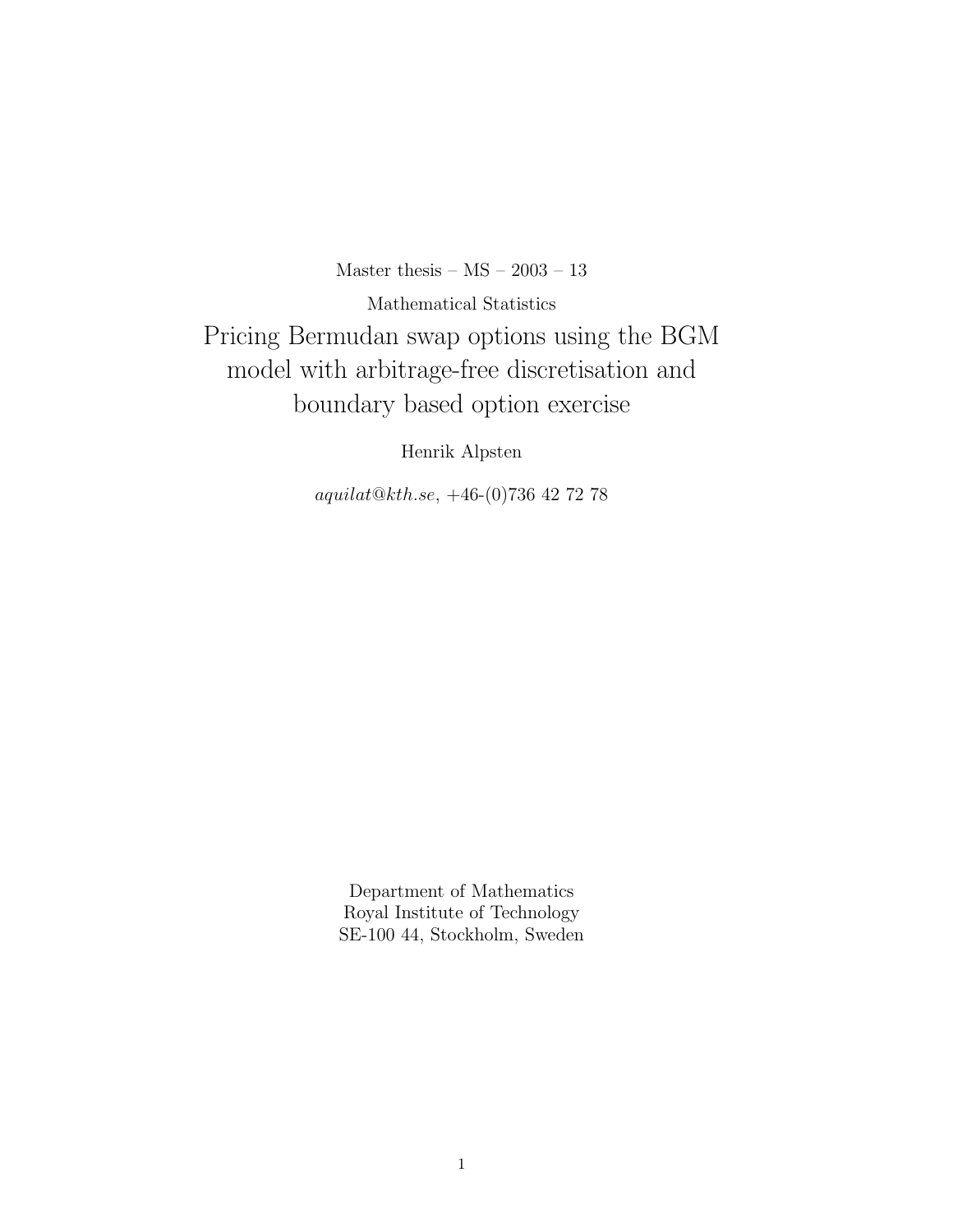## Abstract

This paper studies the practical pricing of Bermudan swap options, attempting to find both lower and upper bounds for the option price. It uses the BGM model with three driving factors and Monte Carlo simulation for determining the evolution of forward interest rates. A discretisation proposed by Glasserman is used, as an alternative to direct discretisation of the forward rates. Two suboptimal exercise strategies using exercise boundaries proposed by Andersen are evaluated for finding the lower bound for the option price. A perfect foresight strategy is evaluated for finding an upper bound. This paper also studies the systematic errors in the forward rate evolution and discusses simple measures for reducing their impact on the option pricing.

Keywords: Bermudan swap options, multi-factor BGM model, arbitrage-free discretisation, exercise strategies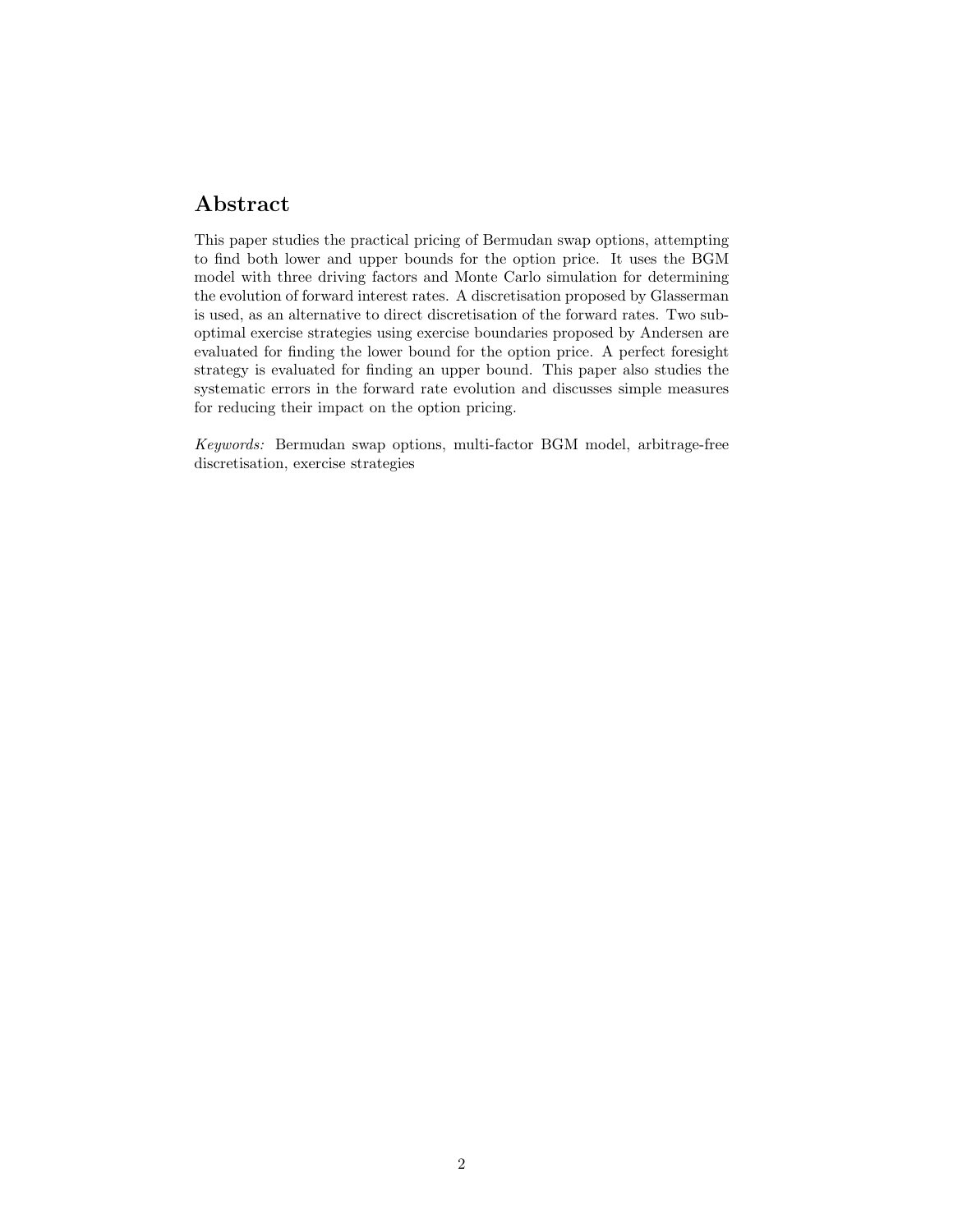#### Acknowledgements

I thank all involved in this paper for their contributions:

- $\bullet$  Everyone at Algorithmica Research AB, especially Magnus Nyström and Niclas Holm for suggesting the studied theme,
- my supervisor Professor Boualem Djehiche from the Institution for Mathematical Statistics, KTH,
- $\bullet\,$  my father Ulf Alpsten for assistance with the project management,
- my friend Mikael Johansson for assistance with some algebraic considerations,

and many more.

Henrik Alpsten, 2003-06-04.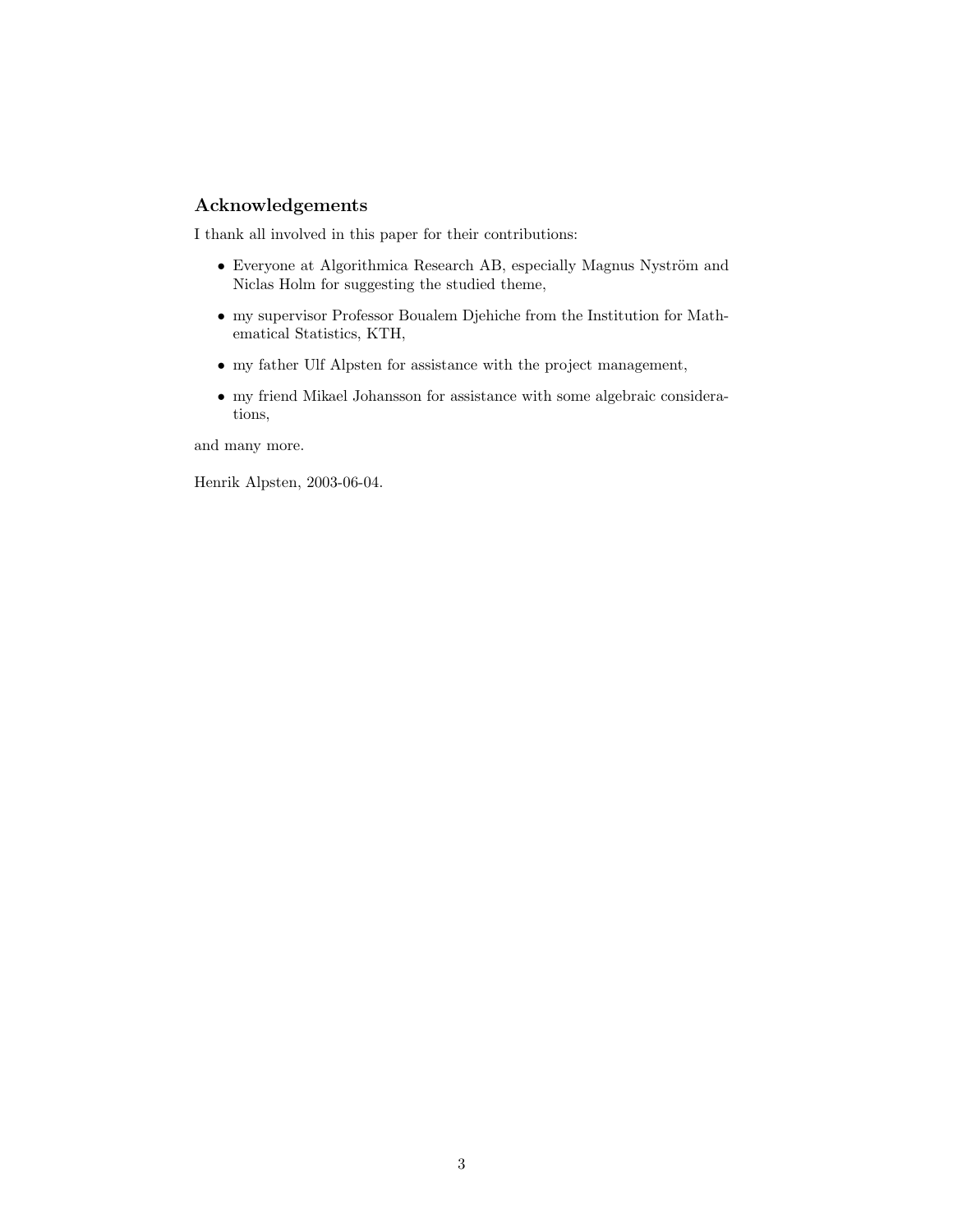## Contents

| 1              | Introduction                                                                                                                                                                                                      | 5                                               |
|----------------|-------------------------------------------------------------------------------------------------------------------------------------------------------------------------------------------------------------------|-------------------------------------------------|
| $\bf{2}$       | Framework<br>2.1<br>2.2<br>2.3<br>2.4                                                                                                                                                                             | 5<br>$\overline{5}$<br>6<br>$\overline{7}$<br>9 |
| 3              | Market instruments<br>3.1<br>3.2<br>3.3<br>3.4                                                                                                                                                                    | 10<br>10<br>11<br>11<br>12                      |
| $\overline{4}$ | Optimal exercise<br>Superoptimal exercise $\ldots \ldots \ldots \ldots \ldots \ldots \ldots \ldots$<br>4.1<br>4.2                                                                                                 | 13<br>13<br>13                                  |
| 5              | Model calibration<br>5.1<br>5.2<br>Volatility and correlation $\ldots \ldots \ldots \ldots \ldots \ldots \ldots$                                                                                                  | 14<br>14<br>14                                  |
| 6              | Numerical results<br>6.1<br>6.2<br>Determining the boundary function $\ldots \ldots \ldots \ldots \ldots \ldots$<br>6.3<br>Option pricing $\ldots \ldots \ldots \ldots \ldots \ldots \ldots \ldots \ldots$<br>6.4 | 15<br>15<br>17<br>17<br>17                      |
| 7              | <b>Discussion</b>                                                                                                                                                                                                 | 20                                              |
|                | A Appendix: Numerical values                                                                                                                                                                                      | 23                                              |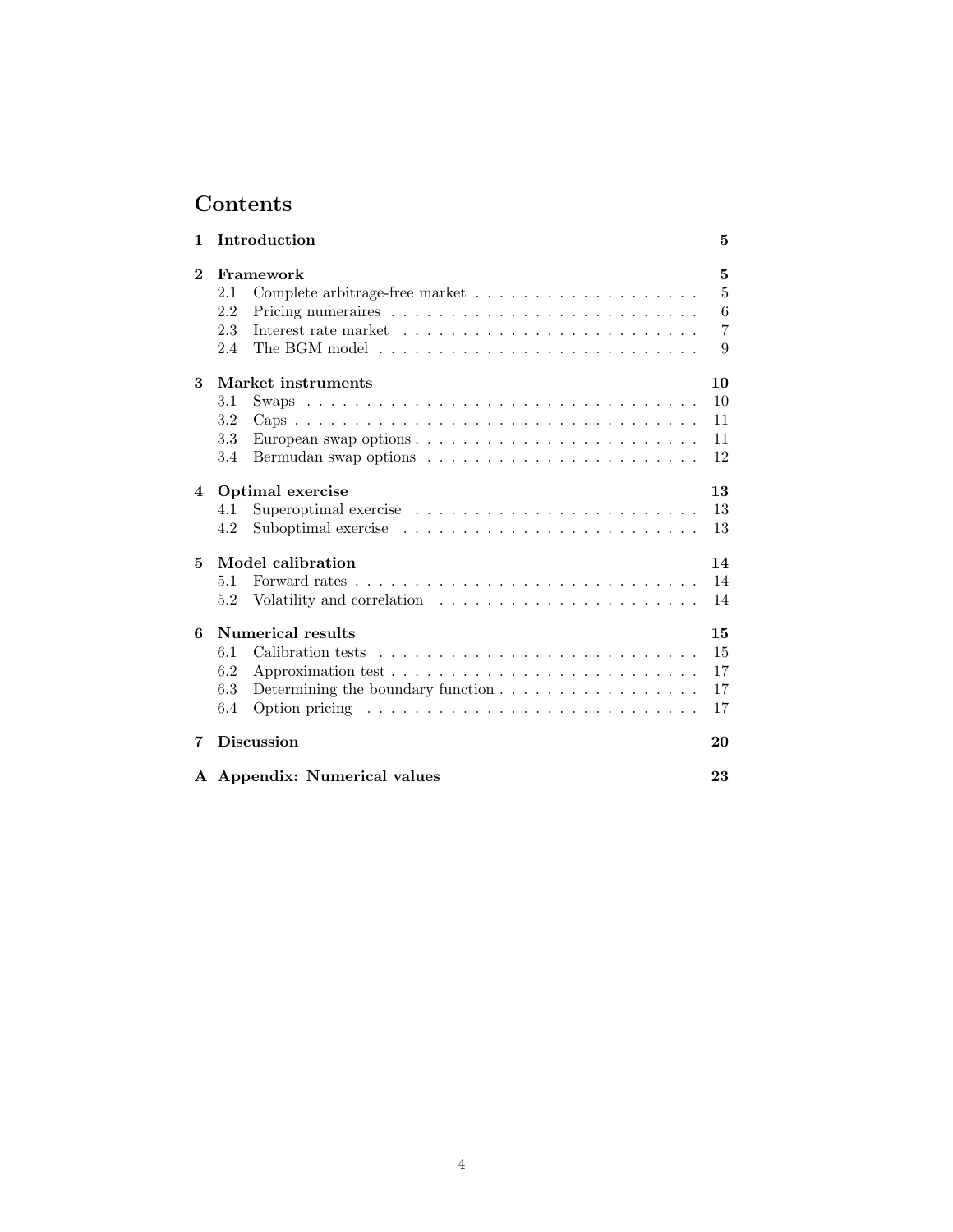## 1 Introduction

An interest rate swap is a contract between two parties of exchanging cash flows at a fixed interest rate and cash flows at a floating interest rate. A Bermudan swap option is an option to enter into an interest rate swap at a specified set of dates, provided this option has not already been used. These Bermudan swap options are useful for example for hedging callable bonds, i.e. bonds with builtin options to cancel the contract before maturity. Pricing these Bermudan swap options can be done in several ways using different models for the interest rates.

The BGM model (Brace, Gatarek, Musiela 1997) provides a model for the evolution of market observable forward rates, the same forward rates that are used for pricing swaps. It incorporates correlations between forward rates and can be calibrated to price simple interest rate options like caps according to a market standard Black-Scholes type formula. The main disadvantage is that due to its large number of state variables it has to be implemented using Monte Carlo simulation. The two main drawbacks of the Monte Carlo simulation are slow convergence and the difficulty to incorporate early exercise.

At the time when the BGM model was proposed the mathematical framework used was that of the HJM model (Heath, Jarrow, Morton 1992), but since then the BGM model has been derived separately.

This paper considers practical aspects of pricing Bermudan swap options by Monte Carlo simulation. The aim is to describe the logic from mathematical assumptions to a product usable for interest rate traders. It incorporates a refined discretisation of artificial simulation variables based on the forward rates (Glasserman, Zhao 2000), and an exercise boundary based suboptimal exercise strategy (Andersen 1999).

## 2 Framework

#### 2.1 Complete arbitrage-free market

The notation that will be used for the functions of continuous time are  $0 \leq t \leq$  $T \leq \tau$ , where T is usually a stopping time for a stochastic variable, for example exercise date for an option, and  $\tau$  is the last date covered by the market defined below.

**Definition 1 (market)** On a complete filtered probability space  $(\Omega, \mathcal{F}_t, \mathbf{Q})$ , let  $\varepsilon$  be the set of all continuous semi-martingales. Let  $\varepsilon_+ = \{Y \in \varepsilon | Y > 0\}$  and let  $\varepsilon^{n} = \{Y|Y = (Y_1, \ldots, Y_n), Y_i \in \varepsilon\}.$  Define a market as a price system  $B \in \varepsilon^{n}$ 

**Definition 2 (arbitrage)** The market  $B \in \varepsilon^n$  is said to be arbitrage free if there exists  $a \xi \in \varepsilon_+$  with  $\xi(0) = 1$  such that  $\xi B_i$  are martingales for all  $1 \leq$  $i \leq n$ . The process  $\xi$  is called state price deflator.

Definition 3 (self-financing trading strategies) Let  $\theta = (\theta_1, \dots, \theta_n)$  be a vector of adapted  $B_i$ -integrable processes  $\theta_i$  on a market  $B \in \varepsilon^n$ . The pair  $(\theta, B)$ is called a self-financing trading strategy (SFTS) if  $\theta_t B_t = \theta_0 B_0 + \int_0^t \theta_s \, dB_s$  for all  $t > 0$ .

**Definition 4 (contingent claim)** A contingent claim  $C_T$  is an  $\mathcal{F}_T$ -adapted stochastic variable.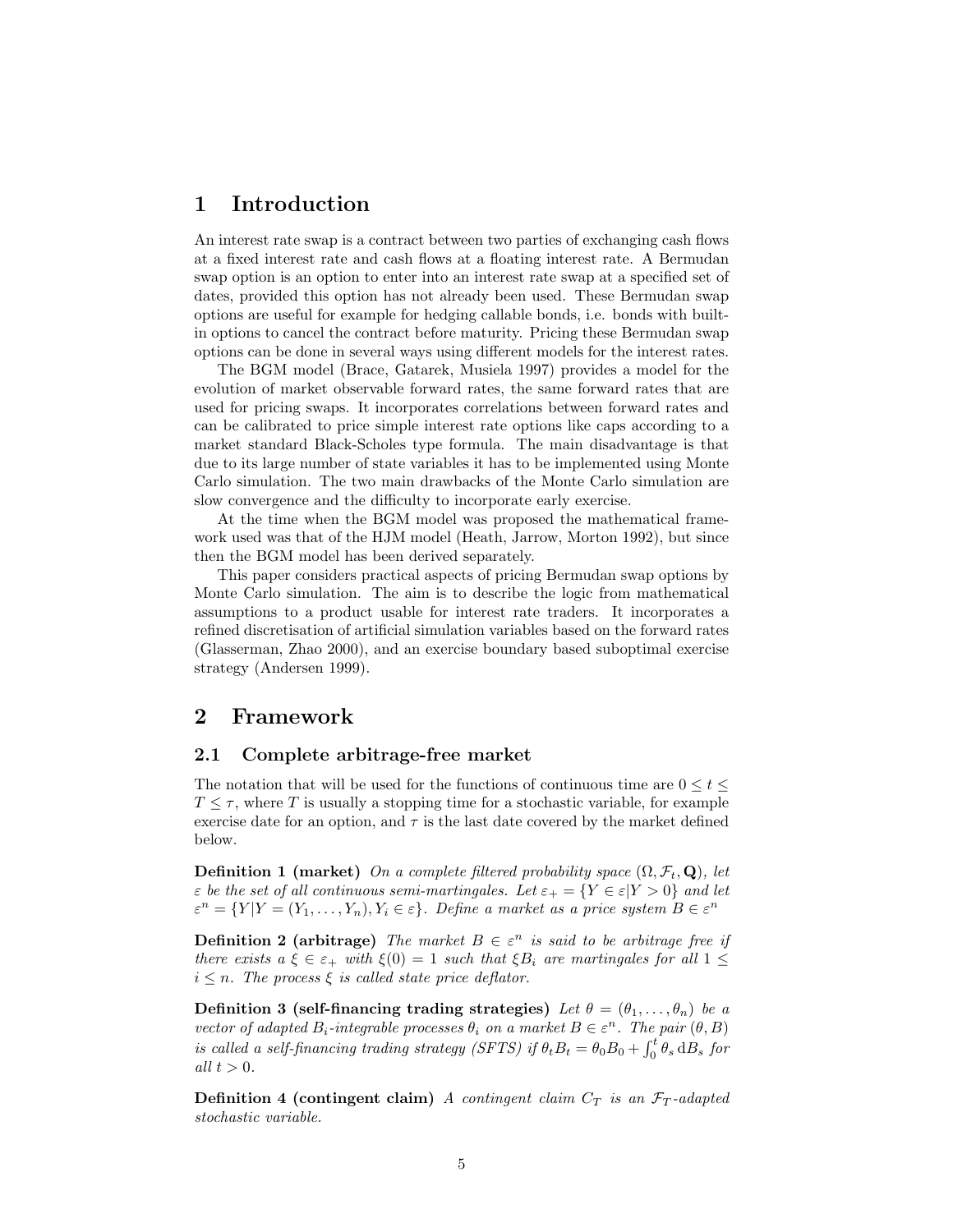**Definition 5 (complete market)** The market  $B \in \varepsilon^n$  is called complete if for any claim  $C_T \in \mathcal{F}_T$  there exists an SFTS  $(\theta, B)$  such that  $\theta_T B_T = C_T$ .

**Theorem 1 (completeness)** An arbitrage free market  $B \in \varepsilon^n$  is complete if and only if there exists exactly one  $\xi \in \varepsilon_+$  with  $\xi(0) = 1$  such that  $\xi B_i$  are martingales for all  $1 \leq i \leq n$ .

**Proof 1** The proof is not presented here but is covered by fundamental works, for example by Harrison and Pliska [5].

Introducing a d-dimensional Wiener process as the only source of randomness for the market variables and assuming they can be described in the form of drifted geometric Brownian motions

$$
\frac{dB_i}{B_i} = \mu_i dt + \sigma_i dW,
$$
\n(1)

and

$$
\frac{d\xi_i}{\xi_i} = -r \, \mathrm{d}t - \varphi \, \mathrm{d}W,\tag{2}
$$

where  $\mu_i(t, \omega)$  and  $r(t, \omega)$  are scalar processes and  $\sigma_i(t, \omega)$  and  $\varphi(t, \omega)$  are ddimensional vector processes, adapted to the filtration of the Wiener process.

The solutions to the stochastic differential equations above are

$$
B_i(t) = B_i(0) \exp\left(\int_0^t (\mu_i - \frac{1}{2}|\sigma_i|^2) ds + \int_0^t \sigma_i dW\right),
$$
 (3)

and

$$
\xi(t) = \xi(0) + \exp\left(\int_0^t (-r - \frac{1}{2}|\varphi|^2) \,ds + \int_0^t \varphi \,dW\right).
$$
 (4)

Multiplying (3) by (4) yields that  $\xi B_i$  is a martingale whenever  $-\frac{1}{2}|\sigma_i-\varphi|^2=$  $\mu_i - r - \frac{1}{2}|\sigma_i|^2 - \frac{1}{2}|\varphi|^2$ . This can also be expressed as

$$
\mu_i = r - \sigma_i \varphi,\tag{5}
$$

which produces a useful relation between drift and volatility of different assets, namely  $\mu_i + \sigma_i \varphi = \mu_j + \sigma_j \varphi$ , or

$$
\varphi = \frac{\mu_i - \mu_j}{\sigma_i - \sigma_j},\tag{6}
$$

The market is arbitrage free if there exist r and  $\varphi$  such that  $\mu_i$  and  $\sigma_i$  satisfy  $(5)$  for every *i*.

#### 2.2 Pricing numeraires

Assume claim  $C_T \in \mathcal{F}_T$  such that there exists an SFTS  $(\theta, B)$  where  $\theta_T B_T =$  $C_T$ . As  $(\theta, \xi B)$  is also an SFTS then

$$
\xi_T C_T = \theta_T \cdot \xi_T B_T = \theta_0 \cdot \xi_0 B_0 + \int_0^T \theta_s \cdot d(\xi_s B_s). \tag{7}
$$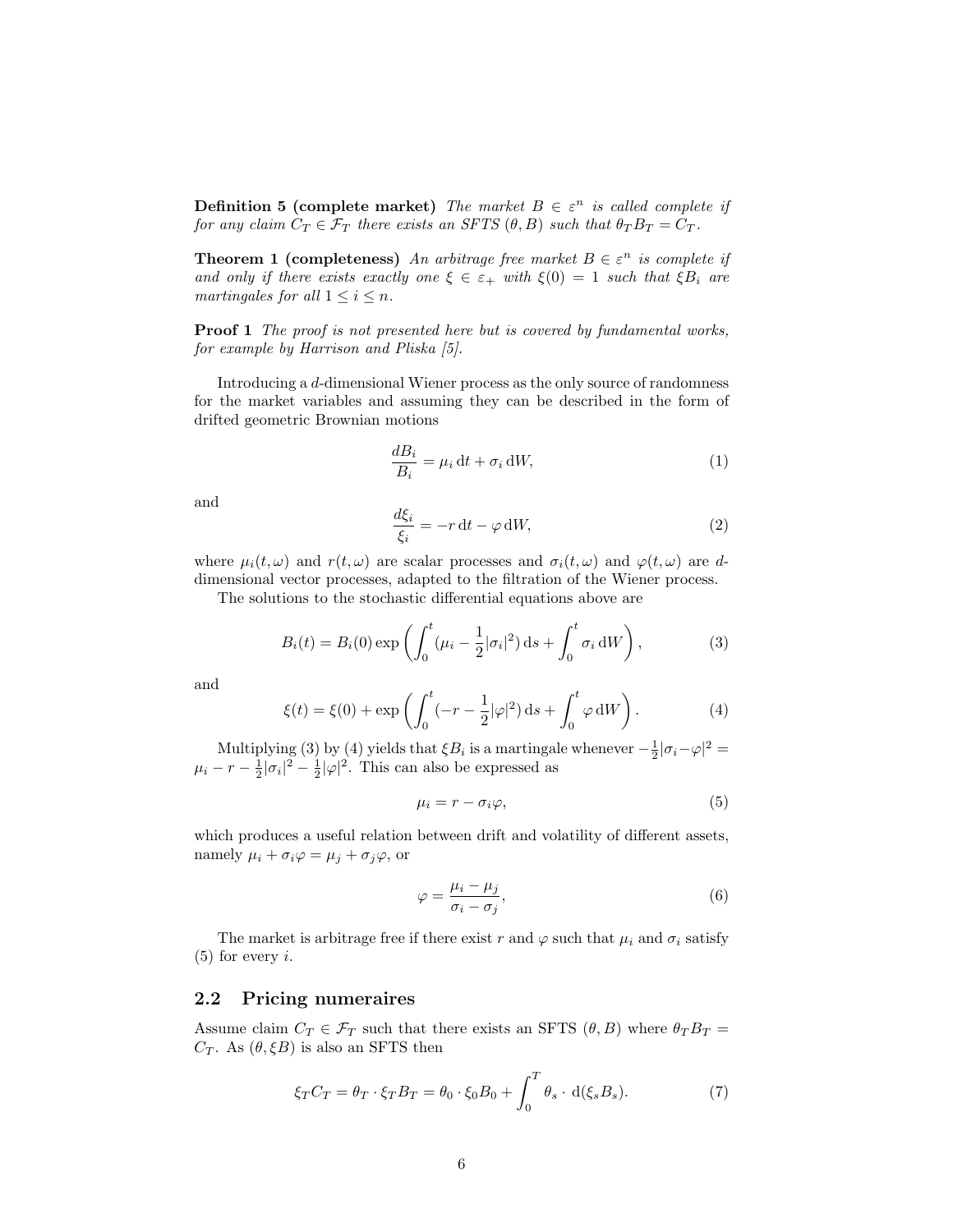Taking the expectations of both sides and using the martingale property of the SFTS

$$
\mathbf{E}[\xi_T C_T | \mathcal{F}_t] = \mathbf{E}[\theta_0 \cdot \xi_0 B_0 + \int_0^T \theta_s \cdot d(\xi_s B_s)] =
$$
  

$$
\theta_0 \cdot \xi_0 B_0 + \int_0^t \theta_s \cdot d(\xi_s B_s) = \theta_t \cdot \xi_t B_t,
$$
 (8)

thus

$$
\theta_t \cdot B_t = \xi_t^{-1} \mathbf{E} [\xi_T C_T | \mathcal{F}_t], \tag{9}
$$

which in a complete market becomes

$$
C_t = \xi_t^{-1} \mathbf{E} [\xi_T C_T | \mathcal{F}_t]. \tag{10}
$$

**Definition 6 (numeraire measure)** Let  $\xi A$  be a martingale,  $B \in \varepsilon^n$  the usual market and  $\xi$  its state price deflator. Define the  $A$  numeraire measure  $\mathbf{Q}_A$  by  $\frac{d\mathbf{Q}_A}{d\mathbf{Q}} = \frac{\xi A}{A(0)}$ .

**Theorem 2** If  $\xi A$  and  $\xi Y$  are martingales then  $Y/A$  is a  $\mathbf{Q}_A$  martingale.

**Proof 2** For  $s > 0$ 

$$
\mathbf{E}_{A}[\frac{Y(t+s)}{A(t+s)}|\mathcal{F}_{t}] = \frac{\mathbf{E}[\frac{\xi(t+s)A(t+s)}{A(0)} \cdot \frac{Y(t+s)}{A(t+s)}|\mathcal{F}_{t}]}{\mathbf{E}[\frac{\xi A}{A(0)}|\mathcal{F}_{t}]} \n= \frac{\mathbf{E}[\xi(t+s) \cdot \frac{Y(t+s)}{A(0)}|\mathcal{F}_{t}]}{\frac{\xi(t)A(t)}{A(0)}} \n= \frac{Y(t)}{A(t)}.
$$
\n(11)

The advantage of using a pricing numeraire is that there is no need to explicitly use a state price deflator  $\xi$ , as

$$
C_t = \xi_t^{-1} \mathbf{E}[\xi_T C_T | \mathcal{F}_T] = B_i(t) \mathbf{E}_{B_i} \left[ \frac{C_T}{B_i(T)} | \mathcal{F}_T \right]. \tag{12}
$$

#### 2.3 Interest rate market

The interest rate market considered has a tenor structure  $0 \leq T_0 < \ldots < T_N$ with  $T_{i+1} - T_i = \delta$ , pricing only instruments with cash flows on these dates.

**Definition 7 (discount function)** Define  $P(t,T)$  as the price at time t of one money unit at time  $T$ . It is known as the discount function, as it is used for discounting a future cash flow (at time  $T$ ) into its present (time t) value.

The interest rate market on the given tenor structure is a market as described earlier, with  $(P_1, \ldots, P_N) \in \varepsilon^N$ . The dynamics of  $P_i$  is described by

$$
\frac{dP_i}{P_i} = \mu_i dt + \sigma_i dW,
$$
\n(13)

with the solution

$$
P_i(t) = P_i(0) \exp\left(\int_0^t (\mu_i - \frac{1}{2} |\sigma_i|^2) ds + \int_0^t \sigma_i dW\right),
$$
 (14)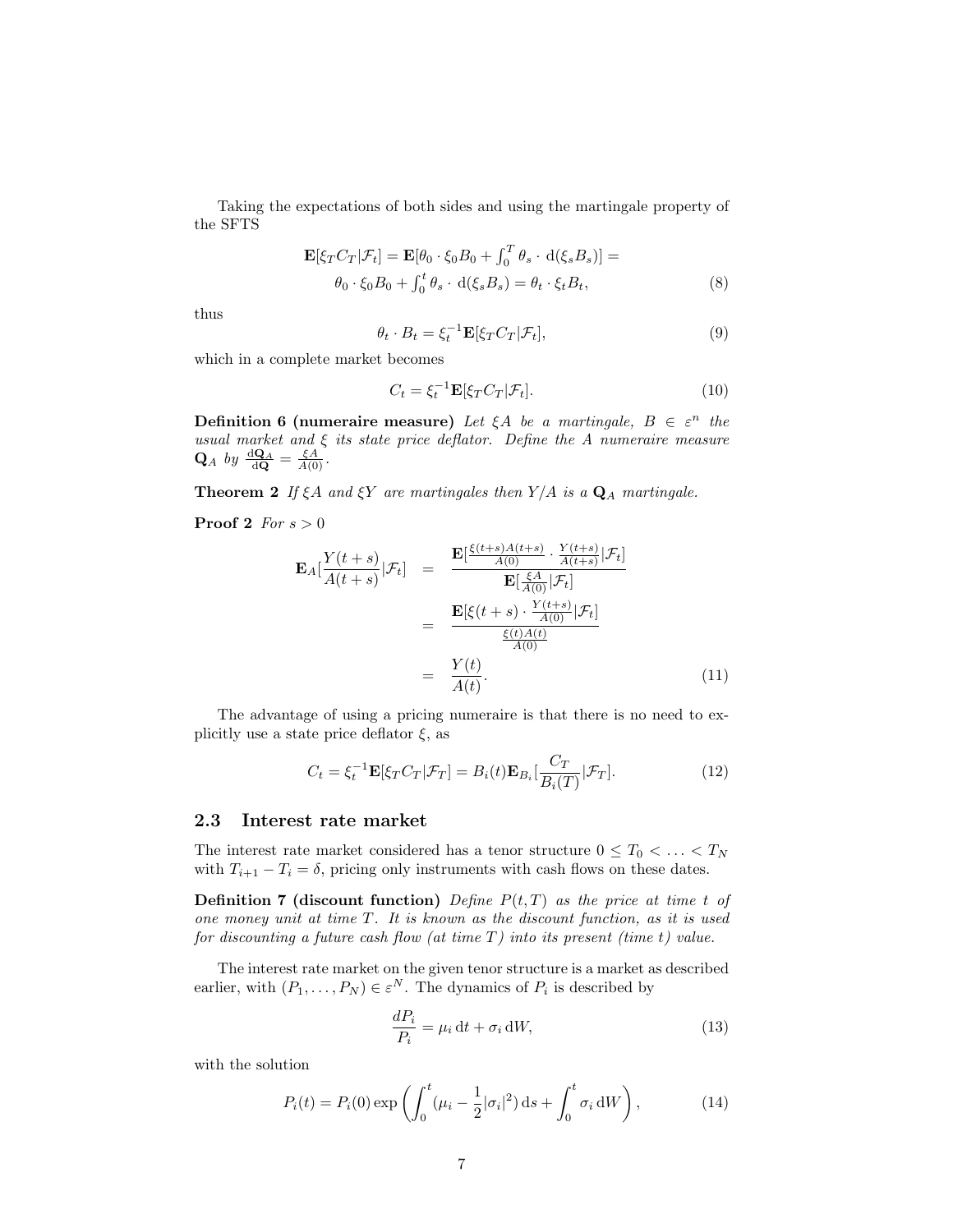**Definition 8 (forward rate)** The simple forward rate  $F_i(t)$  at time t for the period  $T_i$  to  $T_{i+1}$  is defined by

$$
F_i(t) = \frac{1}{\delta} \left( \frac{P_i(t)}{P_{i+1}(t)} - 1 \right).
$$
 (15)

Definition (15) comes from the usual economic definition of a forward interest rate, that

$$
1 + \delta F_i(t) = \frac{P_i(t)}{P_{i+1}(t)}.
$$

Deriving the dynamics of the forward rate  $F_i$  from (14) and (15), using relation (5) towards the end, yields that

$$
dF_i = \frac{1}{\delta} \frac{P_i(0)}{P_{i+1}(0)} d \exp \left( \int_0^t (\mu_i - \mu_{i+1} - \frac{1}{2} |\sigma_i|^2 + \frac{1}{2} |\sigma_{i+1}|^2) ds + \int_0^t (\sigma_i - \sigma_{i+1}) dW \right) =
$$
  

$$
\frac{1}{\delta} \frac{P_i(0)}{P_{i+1}(0)} \exp \left( \int_0^t (\mu_i - \mu_{i+1} - \frac{1}{2} |\sigma_i|^2 + \frac{1}{2} |\sigma_{i+1}|^2) ds + \int_0^t (\sigma_i - \sigma_{i+1}) dW \right) \cdot \left( (\mu_i - \mu_{i+1} - \frac{1}{2} |\sigma_i|^2 + \frac{1}{2} |\sigma_{i+1}|^2) + (\sigma_i - \sigma_{i+1}) \right) +
$$
  

$$
+ \frac{1}{2} \frac{1}{\delta} \frac{P_i(0)}{P_{i+1}(0)} \exp \left( \int_0^t (\mu_i - \mu_{i+1} - \frac{1}{2} |\sigma_i|^2 + \frac{1}{2} |\sigma_{i+1}|^2) ds + \int_0^t (\sigma_i - \sigma_{i+1}) dW \right) \cdot \left| \sigma_i - \sigma_{i+1} \right|^2 dt =
$$

$$
\frac{1}{\delta}(1+\delta F_i)\Big(\big(\mu_i-\mu_{i+1}+\sigma_{i+1}(\sigma_{i+1}-\sigma_i)\big)\,\mathrm{d} t + (\sigma_i-\sigma_i+1)\,\mathrm{d} W\Big) =
$$

$$
\frac{1}{\delta}(1+\delta F_i)(\sigma_i-\sigma_{i+1})\Big(\mathrm{d}W+(\varphi-\sigma_{i+1})\,\mathrm{d}t\Big). \tag{16}
$$

By introducing absolute forward rate volatilities

$$
\beta_i = \frac{1}{\delta} (1 + \delta F_i)(\sigma_i - \sigma_{i+1})
$$
\n(17)

and drifted Brownian motions

$$
dW^j = dW + (\varphi - \sigma_j) dt
$$
 (18)

the expression (16) simplifies to

$$
dF_i = \beta_i dW^{i+1}
$$
  
\n
$$
= \beta_i (dW + (\varphi - \sigma_n) dt - \sum_{j=i+1}^{n-1} (\sigma_j - \sigma_{j+1}) dt)
$$
  
\n
$$
= -\sum_{j=i+1}^{n-1} \beta_i (\sigma_j - \sigma_{j+1}) dt + \beta_i dW^n
$$
  
\n
$$
= -\sum_{j=i+1}^{n-1} \frac{\delta \beta_i \beta_j}{(1 + \delta F_j)} dt + \beta_i dW^n,
$$
\n(19)

where expression (19) directly relates forward rates to different numeraire measures.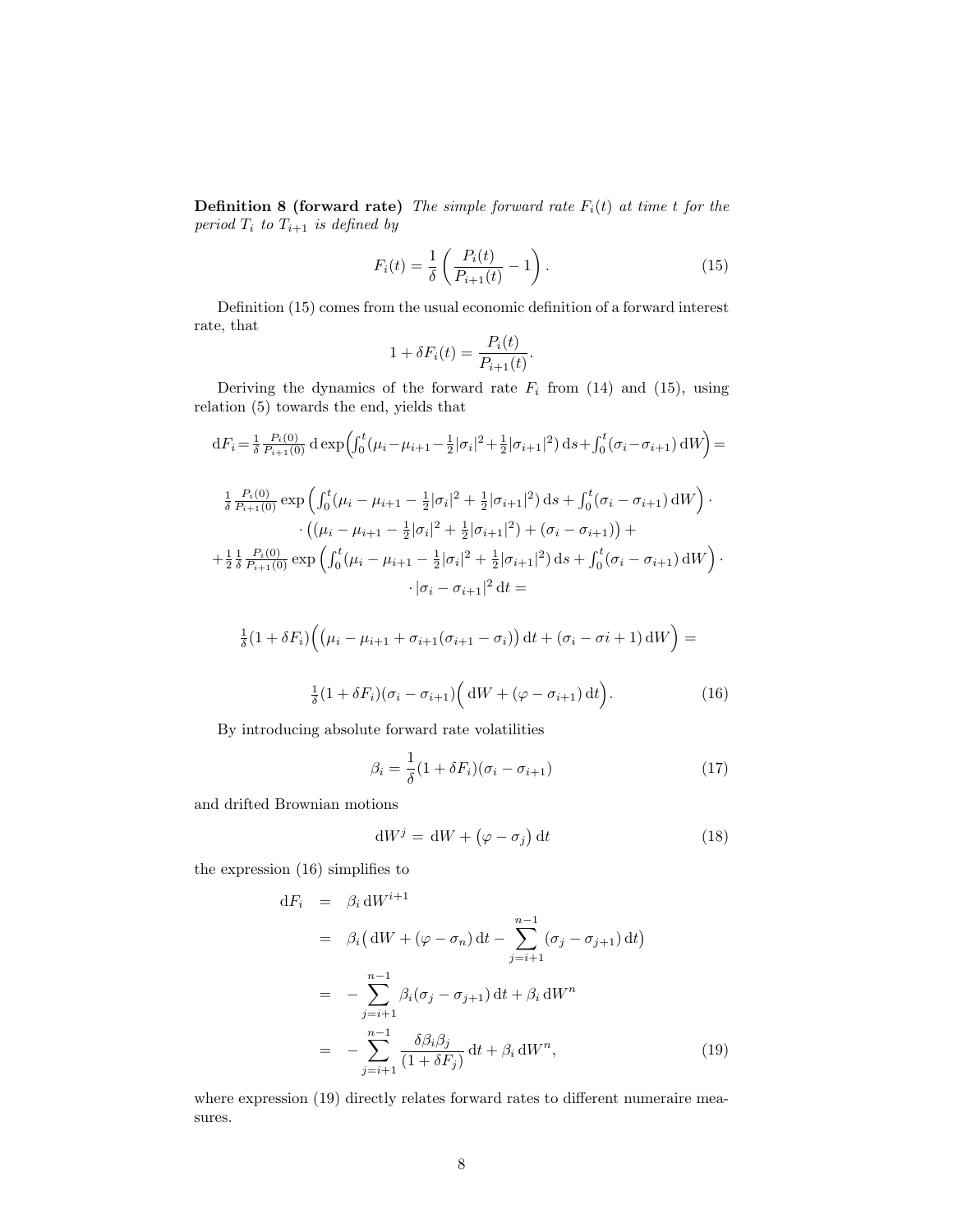Using relative forward rate volatilities  $\gamma_i = \beta_i / F_i$  the relations become

$$
dF_i = \gamma_i F_i dW^{i+1}
$$
  
= 
$$
-\sum_{j=i+1}^{n-1} \frac{\delta \gamma_i \gamma_j F_i F_j}{(1+\delta F_j)} dt + \gamma_i F_i dW^n,
$$
 (20)

or

$$
\frac{dF_i}{F_i} = \gamma_i dW^{i+1}
$$
\n
$$
= -\sum_{j=i+1}^{n-1} \frac{\delta \gamma_i \gamma_j F_j}{(1 + \delta F_j)} dt + \gamma_i dW^n.
$$
\n(21)

#### 2.4 The BGM model

The BGM model [3], also called the Libor market model, is the evolution model for forward rates of the above type where the relative forward rate volatilities  $\gamma_i$  are deterministic functions. The forward rates are said to have a lognormal volatility structure as each of them are defined by a stochastic process of the form

$$
\frac{\mathrm{d}F_i(t)}{F_i(t)} = \dots dt + \gamma_i \,\mathrm{d}W,\tag{22}
$$

where  $W$  is a standard  $d$ -dimensional Wiener process.

Under terminal measure  $\mathbf{Q}_{P_N}$ , using  $P(t,T_N)$  as pricing numeraire, the forward rate processes are then governed by

$$
\frac{\mathrm{d}F_i}{F_i} = -\sum_{j=i+1}^{N-1} \frac{\delta \gamma_i \gamma_j F_j}{(1+\delta F_j)} \,\mathrm{d}t + \gamma_i \,\mathrm{d}W^N. \tag{23}
$$

These equations can be turned into equations in discrete time suitable for simulation. It is however not easy to do this without losing the arbitrage-free properties [4]. Instead, introduce  $N-1$  state variables defined by

$$
X_i(t) = F_i(t) \prod_{j=i+1}^{N-1} (1 + \delta F_j(t)),
$$
\n(24)

which, when found, can be returned to forward rates through

$$
F_i(t) = \frac{X_i(t)}{1 + \sum_{k=i+1}^{N-1} \delta X_k(t)}.\tag{25}
$$

We state the following result from Glasserman [4], lemma 1.

**Theorem 3** Each  $X_i$  is a martingale that satisfies

$$
\frac{\mathrm{d}X_i(t)}{X_i(t)} = \left(\gamma_i(t) + \sum_{j=i+1}^{N-1} \frac{\delta \gamma_j(t) X_j(t)}{1 + \sum_{k=j}^{N-1} \delta X_k(t)}\right) \mathrm{d}W^N. \tag{26}
$$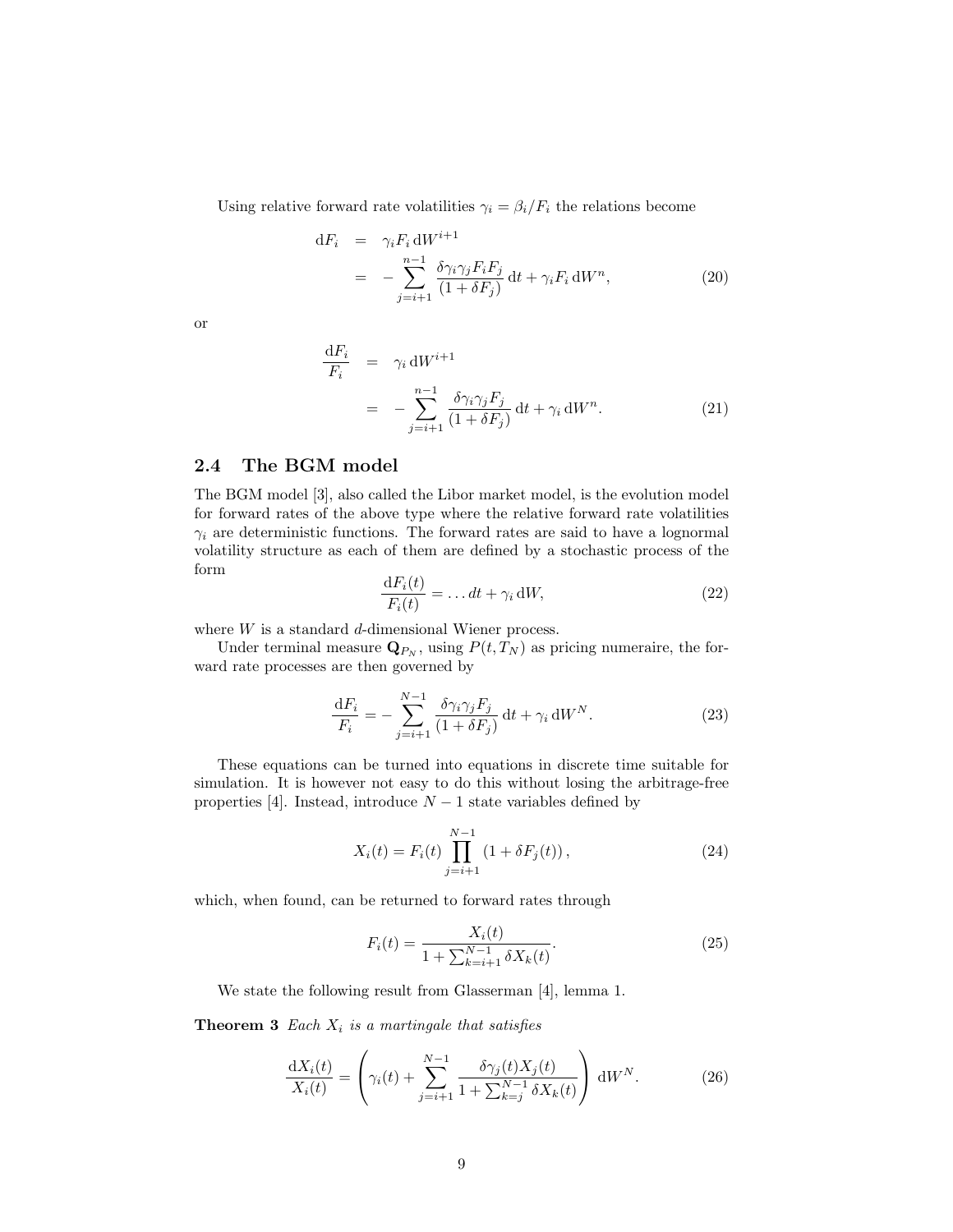The Euler discretisation of  $ln(X_i)$  with time step h is

$$
\hat{X}_i((j+1)h) = \hat{X}_i(jh) \exp\left(-\frac{1}{2}\sigma_{\hat{X}_i}(jh)\sigma_{\hat{X}_i}(jh)h + \sqrt{h}\sigma_{\hat{X}_i}(jh)\Delta_{j+1}\right), \quad (27)
$$

where

$$
\sigma_{\hat{X}_i}(t) = \gamma_n(t) + \sum_{j=i+1}^{N-1} \frac{\delta \hat{X}_j(t)\gamma_j(t)}{1 + \sum_{k=j}^{N-1} \delta \hat{X}_k(t)}.
$$
\n(28)

and  $\Delta_{i+1}$  is a d-dimensional vector of random samples from a standard normal distribution. These discrete variables were simulated, producing sufficient information for pricing derivatives based on forward rate.

## 3 Market instruments

#### 3.1 Swaps

An interest rate swap is a contract between two parties where the buyer pays a contract specific fixed rate  $\kappa$  annually and receives a floating rate found in the interest rate market at specified dates. The size of each payment is based on the notional amount, the amount on which interest rate is calculated. The floating rate is almost always based on a 3- or 6-month interbank rate in the currency of the contract, paid at the end the period for which it is determined. For more information on swaps, see Hull [7] chapter 5.

The 3-month STIBOR (Stockholm Interbank Offered Rate) is used as reference for the floating rate side of Swedish swaps, paid at the end of the three months for which it is determined. The market considered will therefore be assumed to have a constant  $\delta = \frac{1}{4}$  for a quarterly tenor structure. The fixed leg of the swap is changed from annual to quarterly payments in order to avoid adjustments for swaps that do not start with one year before first fixed payment.

A payer swap with a notional amount of one currency unit that starts at time  $T_s$ , has the first payment at time  $T_{s+1}$  and last payment at time  $T_e$ , has the time  $T_s$  value

$$
SV_{s,e}(T_s) = \sum_{j=s+1}^{e} P_j(T_s) \mathbf{E}_{P_j} \left[ \delta(F_{j-1}(T_s) - \kappa) | \mathcal{F}_{T_s} \right]. \tag{29}
$$

The expectancy of the forward rates are simply

$$
\mathbf{E}_{P_j}\left[F_{j-1}(T_s)|\mathcal{F}_{T_s}\right] = \frac{1}{\delta} \left(\frac{P_{j-1}(T_s)}{P_j(T_s)} - 1\right),\tag{30}
$$

which inserted into (29) and using that  $P(t, t) = 1$  leads to the swap value given by

$$
SV_{s,e}(T_s) = 1 - P_e(T_s) - \sum_{i=s+1}^{e} P_i(T_s)\delta\kappa.
$$
 (31)

The swap rate can be determined from this relation, as the swap rate is defined as the fixed rate  $S_{s,e}(t)$  that makes the swap have zero value. Replacing  $\kappa$  with  $S_{s,e}(t)$ , equation (31) becomes

$$
0 = 1 - P_e(T_s) - \sum_{i=s+1}^{e} P_i(T_s) \delta S_{s,e}(t),
$$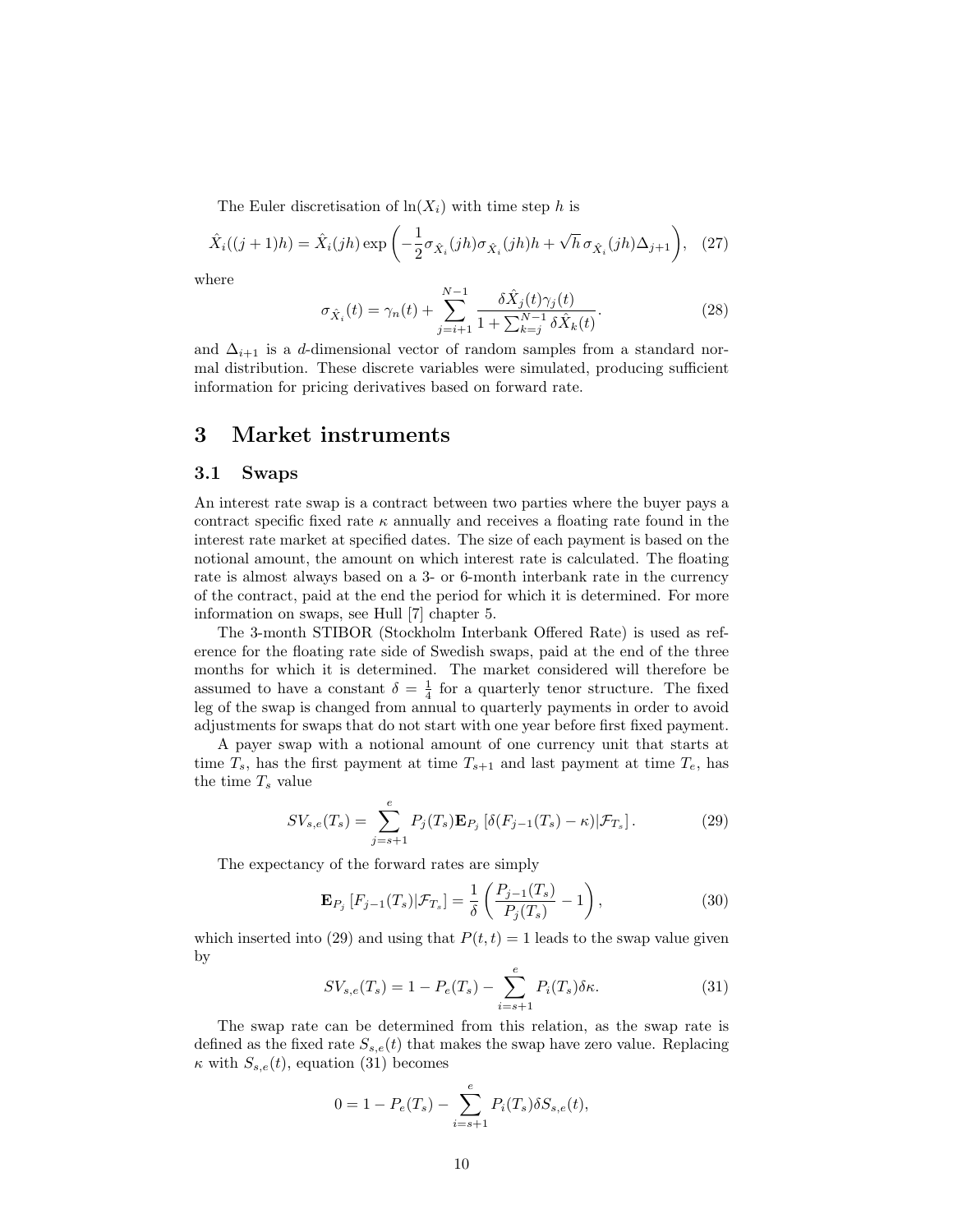so that

$$
S_{s,e}(t) = \frac{1 - P_e(T_s)}{\delta \sum_{i=s+1}^e P_i(T_s)}.
$$
\n(32)

#### 3.2 Caps

An interest rate cap is a simple series of interest rate options, caplets, each paying the difference between the prevailing floating rate and a contract specific cap rate when the floating rate is higher. The size of each payment is based on the principal amount, the amount on which interest rate is calculated. As for swaps, the cashflow occurs at the end of the period for which the floating rate is determined. After the first period, however, most caps do not have any cashflow. The 3-month STIBOR is used as reference for the floating rate side of Swedish caps. For more information on caps, see Hull [7] pages 537-543.

A cap with a principal amount of one currency unit that starts at time  $T_s$ , has the first payment at time  $T_{s+2}$  and last payment at time  $T_e$ , has the time  $T_s$  value

$$
CV_{s,e}(T_s) = \sum_{j=s+2}^{e} P_j(T_s) \mathbf{E}_{P_j} \left[ max(\delta(F_{j-1}(T_s) - \kappa), 0) | \mathcal{F}_{T_s} \right].
$$
 (33)

Assume that each forward rate is lognormal with a flat volatility  $\sigma_C$ , then the price of the cap can be determined through the Black-Scholes type formula

$$
CV_{s,e}(T_s) = \sum_{j=s+2}^{e} P_j(T_s) \left[ \delta(F_{j-1}(T_s)N(d_1) - \kappa N(d_2)) \right],
$$
 (34)

where

$$
d_1 = \frac{\ln(F_{j-1}(T_s)/\kappa) + \sigma_C^2 (T_j - T_s)/2}{\sigma_C \sqrt{(T_j - T_s)}},
$$
\n(35)

$$
d_2 = \frac{\ln(F_{j-1}(T_s)/\kappa) - \sigma_C^2 (T_j - T_s)/2}{\sigma_C \sqrt{(T_j - T_s)}},
$$
\n(36)

Caps are quoted for indicative prices by the volatility  $\sigma_C$  for a  $\kappa$  equal to the swap rate at the time  $T_s$  for a swap that excludes the first cashflow. The formula (34) is used for calculating the corresponding price of the cap.

The lognormal assumption for the forward rates is identical to the lognormal volatility structure used for the BGM model, which makes caps ideal for calibrating the model.

#### 3.3 European swap options

A European swap option is a standardised option on a swap. For more information on swap options, see Hull [7] pages 543-547.

A European call option exercisable at  $T_s$  on a payer swap with a notional amount of one currency unit, starting at time  $T_s$  with last payment at time  $T_e$ , has the time  $t \leq T_s$  value

$$
SOV_{s,e}(t) = P_s(t)\mathbf{E}_{P_s} \left[ \left( \sum_{j=s+1}^{e} P_j(T_s)\mathbf{E}_{P_j} \left[ \delta(F_{j-1}(T_s) - \kappa) | \mathcal{F}_{T_s} \right] \right)^{+} | \mathcal{F}_t \right],
$$
\n(37)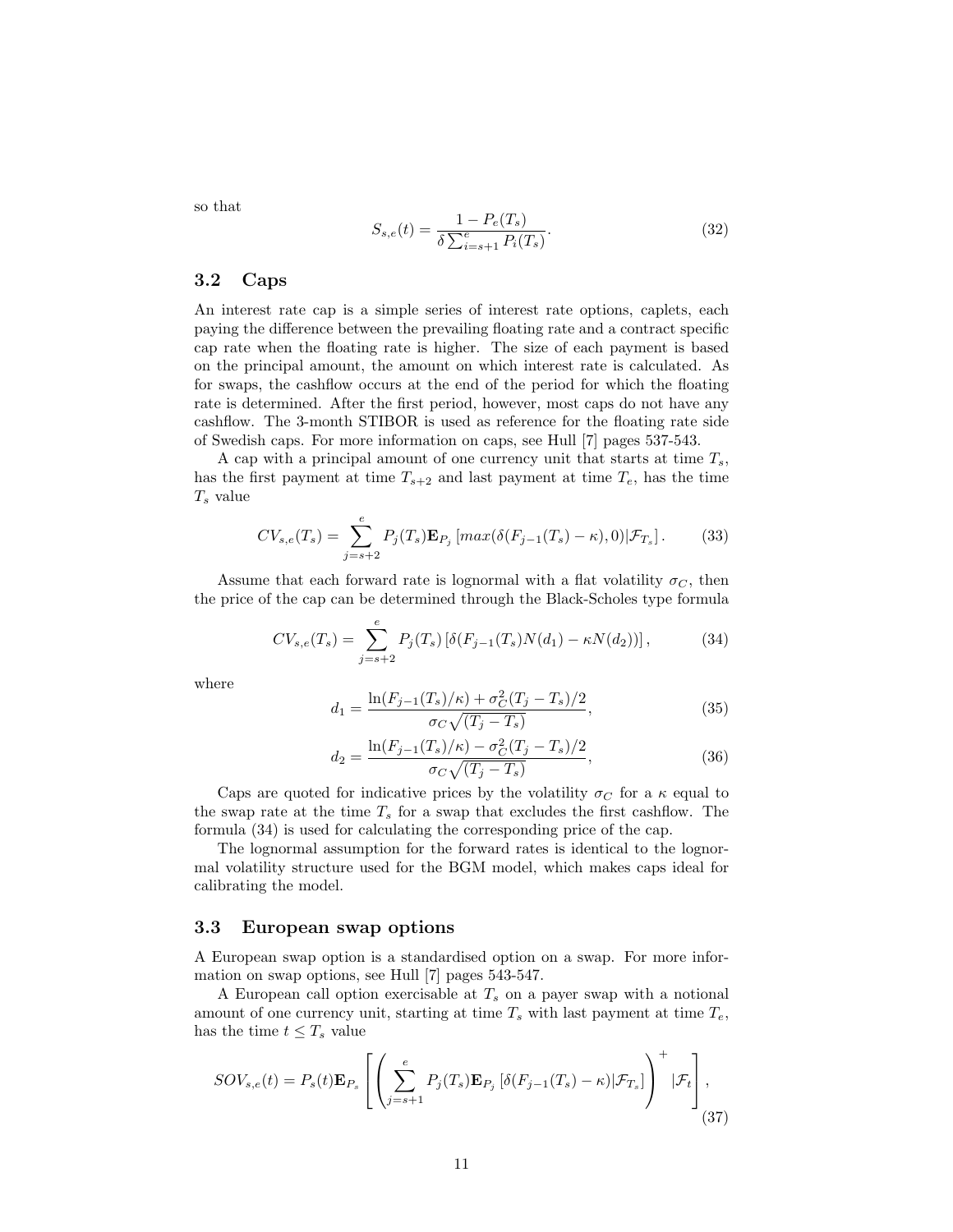where  $\kappa$  is the strike swap rate and  $(\cdot)^+$  is max $(\cdot, 0)$ .

Using the martingale property of the above expression, it can be simplified to

$$
SOV_{s,e}(t) = P_s(t)\mathbf{E}_{P_s}\left[\left(\sum_{j=s+1}^e P_j(T_s)\delta(F_{j-1}(T_s) - \kappa)\right)^+ | \mathcal{F}_t\right].
$$
 (38)

Although equation (38) cannot be expressed through a Black-Scholes type formula under the multi-factor BGM model, several single factor approximations exist. The approximation suggested by Andersen [1] results in the formula

$$
SOV_{s,e}(t) = \sum_{k=s}^{e-1} \delta P_k(t) \left[ S_{s,e}(t) N(d_1) - \kappa N(d_2) \right],
$$
 (39)

where

$$
d_1 = \frac{\ln(S_{s,e}(t)/\kappa) + v_s/2}{\sqrt{v_s}},
$$
\n(40)

$$
d_2 = \frac{\ln(S_{s,e}(t)/\kappa) - v_s/2}{\sqrt{v_s}},\tag{41}
$$

$$
v_s(t, T_s) = \int_t^{T_s} \sum_{j=s}^{e-1} ||w_j(t)\gamma_j(u)||^2 \, \mathrm{d}u,\tag{42}
$$

and

$$
w_j(t) = \frac{F_j}{S_{s,e}(t)} \left[ \frac{\delta S(t)}{1 + \delta F_j} \left( \frac{P_e(t)}{P_s(t) - P_e(t)} + \frac{\sum_{k=j}^{e-1} \delta P_{k+1}(t)}{\sum_{k=s}^{e-1} \delta P_j(t)} \right) \right].
$$
 (43)

This approximation is used during the Monte Carlo simulation for evaluating whether option exercise is optimal. Note that equation  $(42)$  is slightly modified from the equation in Andersen's article as the original version gave quite strange results.

#### 3.4 Bermudan swap options

A Bermudan swap option is not a standardised option, but is here defined as follows.

Definition 9 (Bermudan swap option) A Bermudan swap option is an option on a swap with ending payment at a set date  $T_e$  and a variable starting date  $T_s$ . The starting date is the date when the holder chooses to exercise the option. Possible exercise dates range from a lock-out date,  $T_l$ , until one period before the last payment of the underlying swap,  $T_{e-1}$ .

The Bermudan swap option can be viewed as a max option, taking the best value of European options on swaps with decreasing length. As soon as an exercise strategy is devised, the BGM model can be used for pricing Bermudan swap options.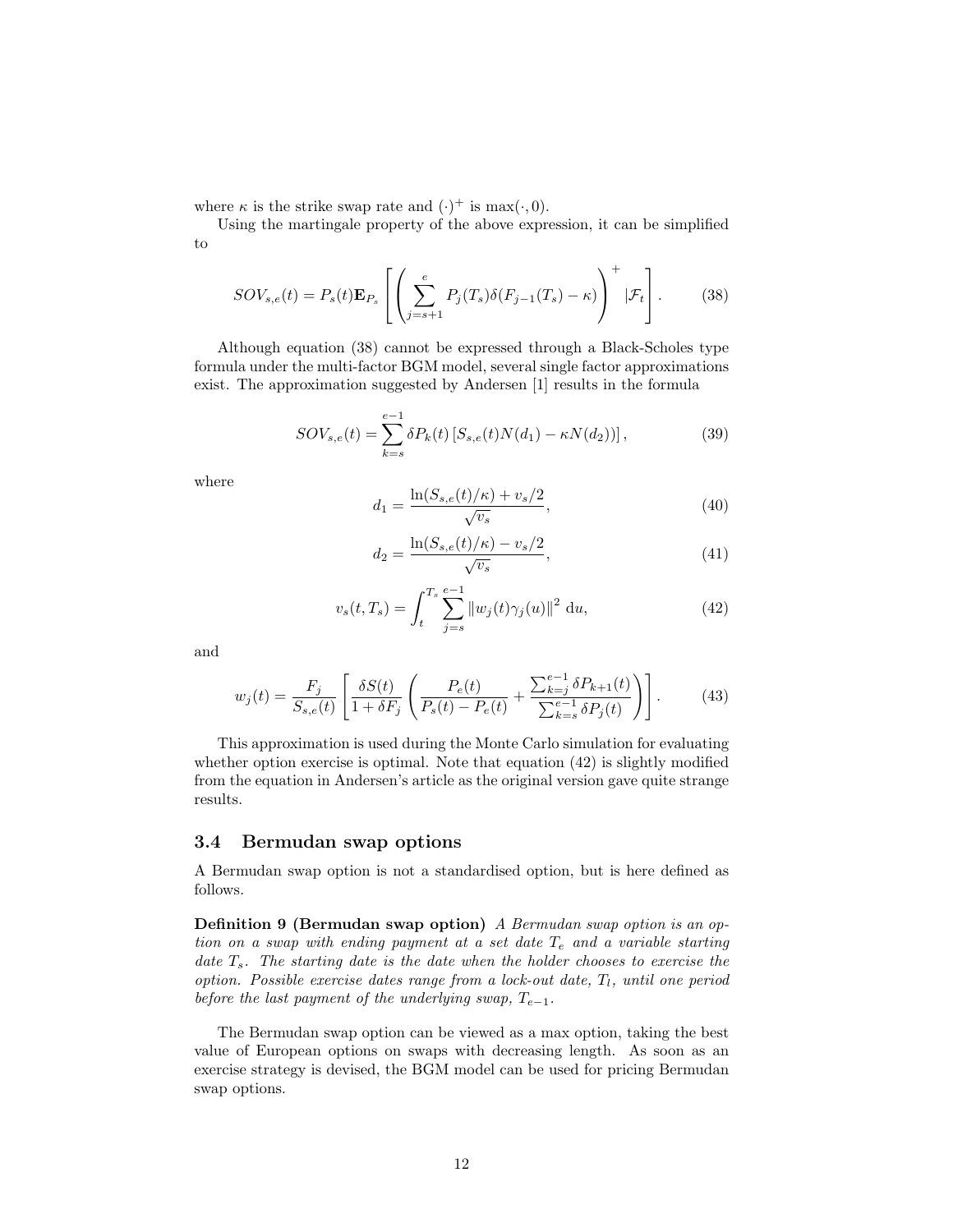## 4 Optimal exercise

When exercised, the Bermudan and the European swap options are both worth the difference between the values of a swap at strike rate and a swap at market rate. The difficulty of the Bemudan swap option is determining the optimal exercise time T from the available possible exercise times  $T_l \leq T \leq T_{e-1}$ .

Let  $I(t) = \{0, 1\}$  be a  $\mathcal{F}_t$ -adapted exercise indicator function, taking the value 1 when exercise is optimal, otherwise 0. How should such a function be designed?

#### 4.1 Superoptimal exercise

In order to establish an upper bound for the premium of a Bermudan option compared to a European option, it is possible to locate, for each simulation, when the option had the highest value, or

 $BerSOV_{l,e}(t) = \max(0, P_l(t)SOV_{l,e}(T_l), \cdots, P_{e-1}(t)SOV_{e-1,e}(T_{e-1}))$ ¢  $(44)$ 

This is defined as the superoptimal exercise strategy, as the exercise decision "looks into the future" and is clearly not adapted to the filtration of the Wiener processes. Instead, with this strategy the option is more of a look-back option, always taking the maximum value possible for the Bermudan swap option.

#### 4.2 Suboptimal exercise

More important than finding the optimal exercise strategy is to find a simple enough exercise strategy that can be used during simulation with low cost of time. Two suboptimal strategies will be evaluated, one absolute and one relative exercise strategy, corresponding to strategies I and III in Andersen [2]

Definition 10 (absolute exercise strategy) The absolute exercise strategy is defined by the exercise indicator

$$
I(T_i) = \begin{cases} 1 & \text{if } SV_{i,e}(T_i) > H(T_i), \\ 0 & \text{otherwise,} \end{cases}
$$
(45)

where  $H(t)$  is an absolute exercise boundary function.

Definition 11 (relative exercise strategy) The relative exercise strategy is defined by the exercise indicator

$$
I(T_i) = \begin{cases} 1 & \text{if } SV_{i,e}(T_i) > H(T_i) + \max(SOV_{j,e}(T_i)) \ \forall j > i, \\ 0 & \text{otherwise,} \end{cases}
$$
(46)

where  $H(t)$  is a relative exercise boundary function.

In both suboptimal exercise strategies the boundary function  $H(t)$  is calculated by running a set of simulations, called calibration simulations, and assigning the value to each  $H(T_i)$  that maximises the option value. As the last possible exercise date is  $T_{e-1}$  the boundary function always ends with  $H(T_{e-1}) = 0$ . Looking backwards at the preceding exercise date, and assuming that the option has not yet been exercised, the boundary is found by linear search of a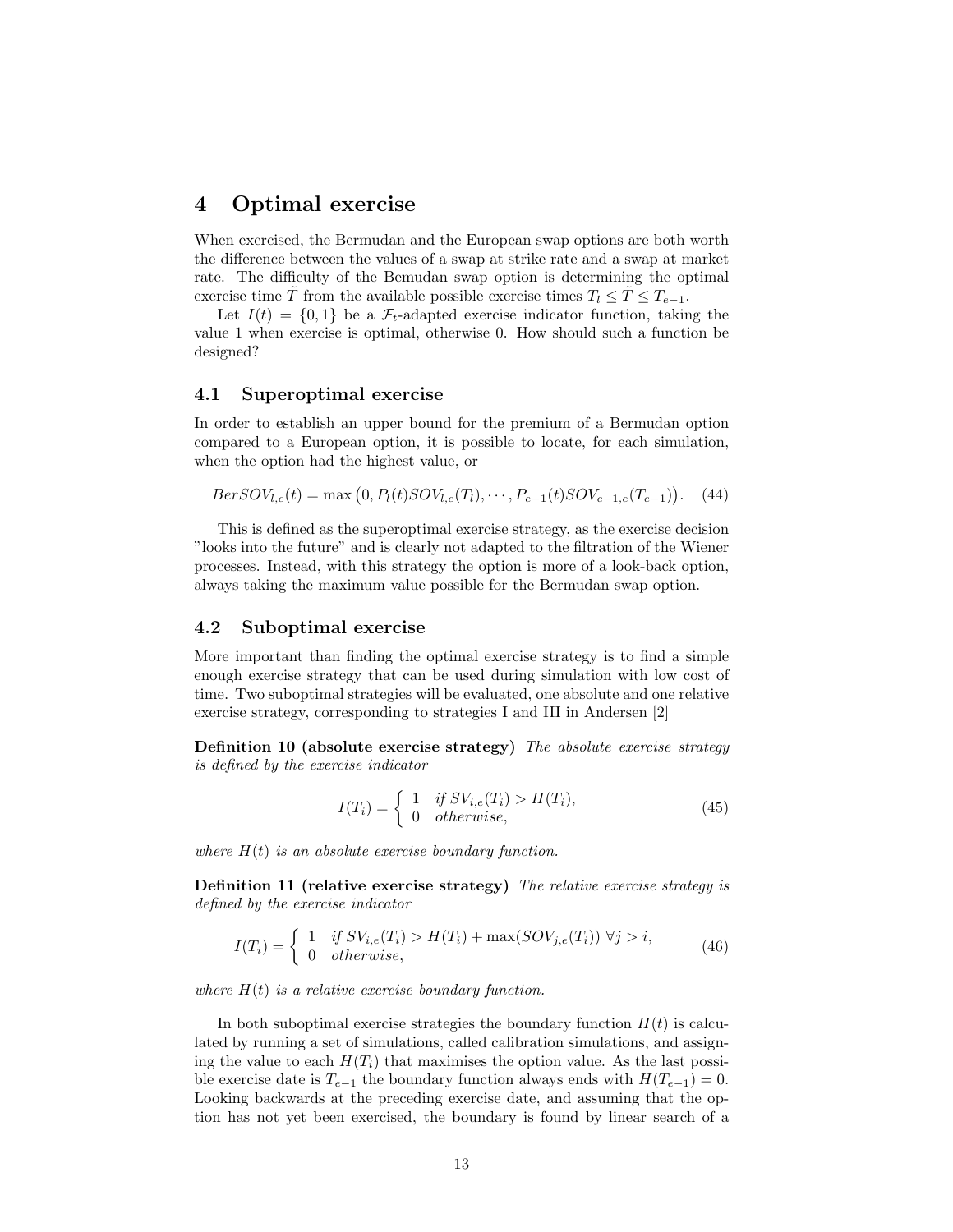range starting at zero and ending above the largest swap value attained during the simulations. This procedure is repeated until all exercise dates has a corresponding value of the boundary function.

When  $H(t)$  has been determined, the calibration simulations are discarded in order to avoid a perfect forsight bias [2]. A separate set of simulations are run, pricing the option by use of the exercise strategy with the recently determined boundary function.

## 5 Model calibration

The BGM model has several variables that must be calibrated before any simulation can take place. As the market quotations used for calibration are always divided into bid and ask, a mid value, calculated as halfway between the bid and ask quotations, is used for each necessary value.

#### 5.1 Forward rates

Initial values of the  $X$  martingale are calculated through equation  $(25)$  using initial values of the forward rates. These in turn are calculated from an interest rate curve based on instruments comparable in risk to STIBOR loans.

The instruments used here are deposits and swaps. Deposits are simple instruments with only one cashflow each, and need no further treatment. Swaps have fixed annual cashflows, so all but one cashflow must be removed for calculating the interest rate for the date of that cashflow. The Bootstrap method is used for this, using the interest rate of a one year instrument to discount the first year's cashflow of a two year instrument, and so on. The resulting interest rates, called zero coupon rates, reflect the market price of single cashflows on given dates. Yearly effective interpolation of these zero coupon rates completes the interest rate curve for all dates.

#### 5.2 Volatility and correlation

The relative forward rate volatilities  $\gamma$  in equation (23) are calibrated in order for the simulator to price caps correctly and to produce a model correlation structure between forward rates that is close to the correlations in the interest rate market. Using the method of Rebonato [8], these tasks can be performed separately.

The relative forward rate volatility matrix is separated into two components,  $\gamma_{ik} = b_{ik} s_i$ , where  $s_i$  is a vector of volatilities for each forward rate  $F_i$  and  $b_{ik}$ is a matrix designed to catch the correlation structure.

As there are quotatations for caps starting with one year, the first year's forward rate volatilities are set to the flat volatility of a one year cap. For subsequent years, the volatility of forward rates are found by inverting formula (34) for the last part of a cap, under the no arbitrage assumption that the first part of the cap has the same value as the previous cap. The formula (34) has no analytical inversion, so finding the volatility from the price is performed through iteration.

As for the market correlation, there are no traded instruments that produce an implicit correlation structure. Instead, historical correlation is calcu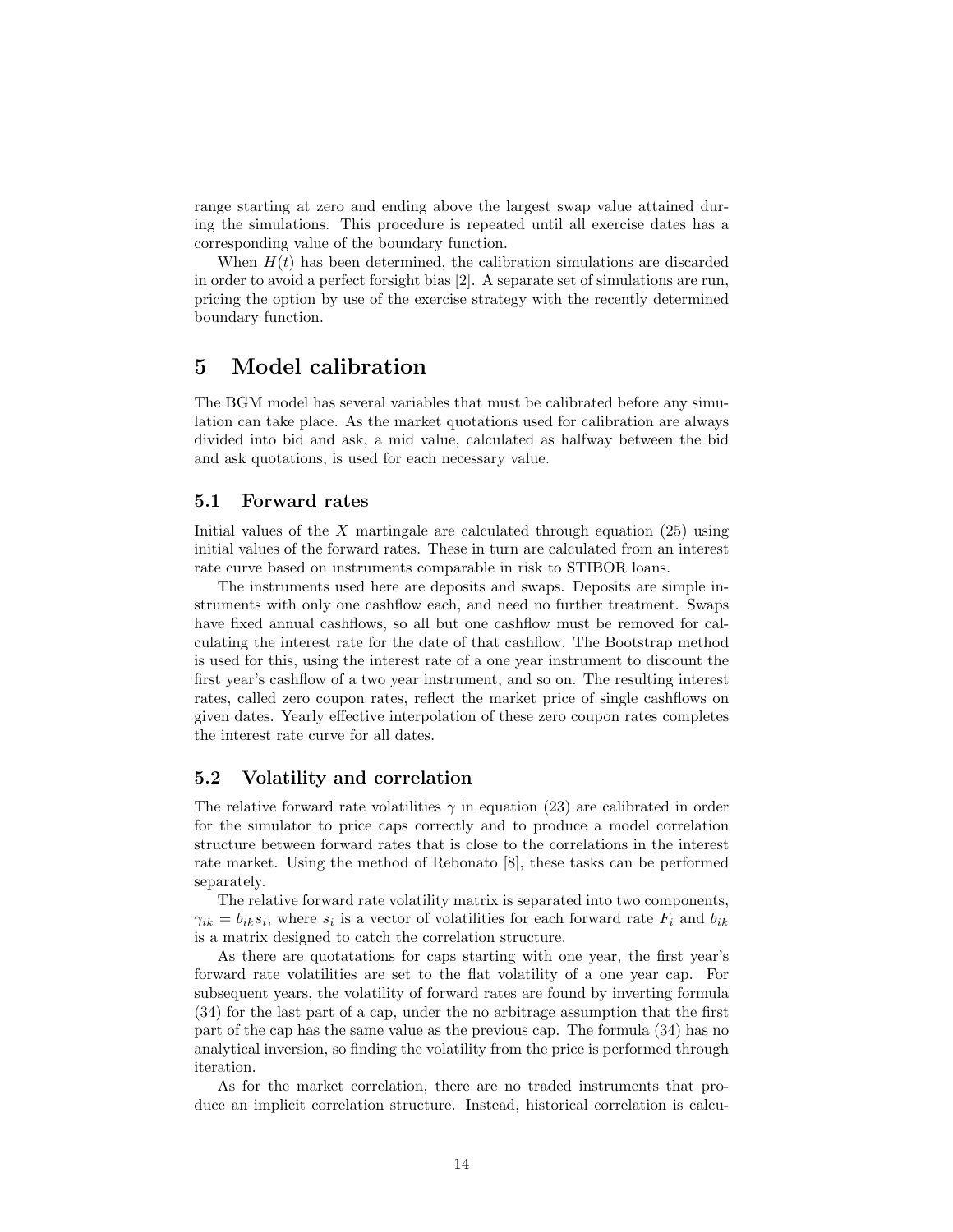lated through basic time series analysis of the forward rate movements the last months. This produces an NxN market correlation matrix  $Corr<sup>market</sup>$  used for estimating the future correlation between forward rates.

A general description of the  $(b_{ik})$  matrix is, according to Rebonato [8]

$$
b_{ik} = \cos(\theta_{ik}) \prod_{j=1}^{k-1} \sin(\theta_{ij}), \quad k = 1, s - 1,
$$
  

$$
b_{ik} = \prod_{j=1}^{k-1} \sin(\theta_{ij}), \quad k = s,
$$
 (47)

where  $\theta_{ij}$  are angles to be determined. The aim is to minimise the difference between the model correlation,

$$
Corr^{mod} = BB^t,
$$

and the market correlation matrix. Equations (47) ensures that

$$
\sum_{k=1}^{s} b_{ik}^2 = 1, \ \forall i,
$$

producing the vital property of a diagonal of ones in the model correlation matrix. For determining the other matrix elements, a fitting error is defined as the sum of square discrepancies between the model and market correlation matrices. The Levenberg-Marquardt optimising algorithm is used to find optimal angles.

### 6 Numerical results

Interest rate market data was sampled from values of Swedish deposits, swaps and caps from 2002-04-08 to 2003-04-08. Specifically, the options pricing is performed for 2003-04-08. The results obtained are here graphically presented. For actual values, see appendix.

The Mersenne Twister is used for generating pseudorandom numbers used for the Monte Carlo simulation.

#### 6.1 Calibration tests

The parameters of the evolution equation (27) are calibrated to market forward rates and the caplet prices calculated from market date. A perfect model would recover these data after simulation.

Comparing the market forward rates with average forward rates of 10000, 100000, 1000000 and 5000000 simulation trials, figure 1 shows a systematic error of up to 5 basis points (0.05 percentage points).

This phenomenon has been observed in other studies [4] and and can be altered but not removed with a different choice of measure for relating forward rates in the model. The terminal measure used here imposes an error free final forward rate. Due to the size of the systematic errors a compensation sceme must be devised, see the discussion. More important at this stage, practically no additional information is added after 100000 simulations.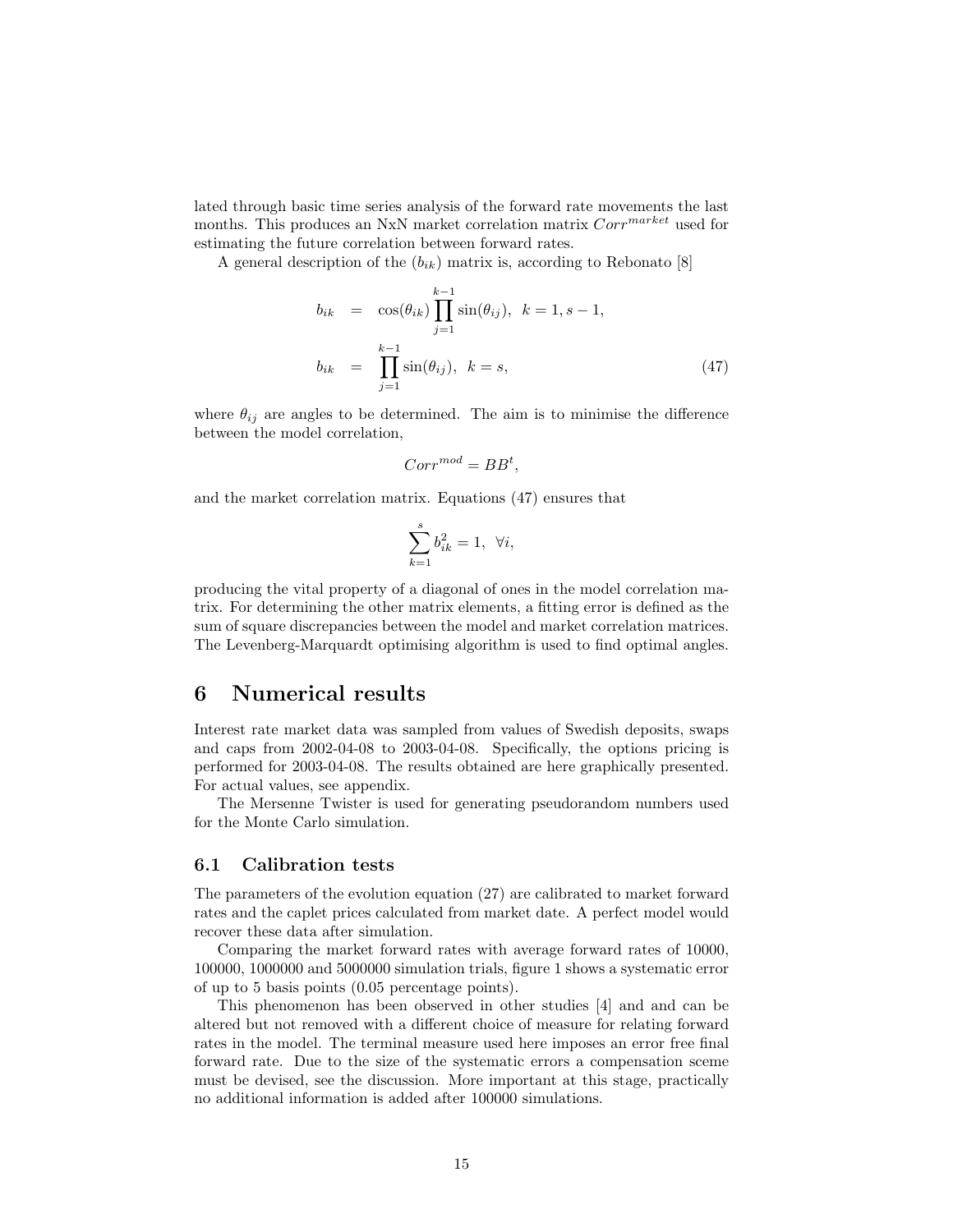

Figure 1: Absolute difference between forward rates up to 5 years

Comparing the caplet prices calculated from market data with average caplet prices of 10000, 100000, 1000000 and 5000000 simulation trials, figure 2 shows a systematic error of up to 6% for the BGM model under terminal measure. The error is quite large, but seems heavily correlated with the systematic error in simulated forward rates. Again, practically no additional information is added after 100000 simulations.



Figure 2: Relative price difference of caplets up to 5 years

The conclusion of the calibration tests is that at least 100000 simulation trials must be performed for pricing a claim with sufficiently small non-systematic errors.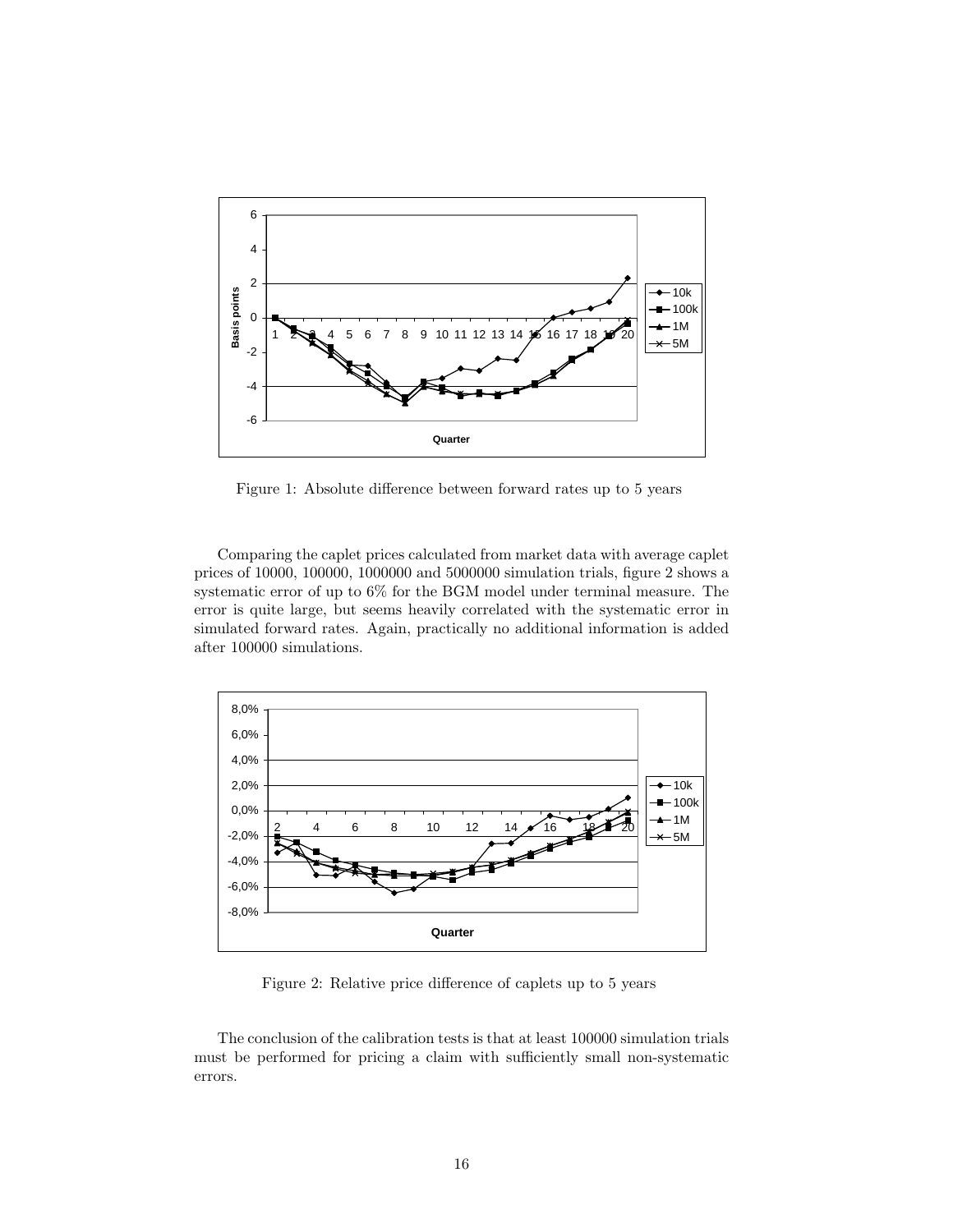#### 6.2 Approximation test

Figure 3 compares the time zero European swap option prices of different maturities on a swap ending after five years, calculated using the approximation (39) or from 100000 simulations. It shows that in general the approximation yields a lower price than the simulation. This is good news, as the boundary function with its current design only adds to the maximum option price of future European swap options.

The approximation error is defined as the difference between the simulated price and the approximation.



Figure 3: Prices of European options on a swap ending after five years

#### 6.3 Determining the boundary function

Figure 4 shows the boundary functions for a five year Bermudan swap option using the two exercise strategies (45) and (46), found through 10000 calibration simulations. As it is rarely optimal to exercise this Bermudan swap option until after at least a year, the first part of both exercise boundaries is slightly erratic while the latter part behaves nicely. The relative boundary function only contains small values. The strategy almost entirely relies on the approximate values of future European options.

Comparing the time zero approximation error with the relative boundary function, figure 5 shows that the boundary function partly compensates for the error. Note that this comparison is rather rough as the approximation is calculated at time zero while the relative boundary is optimised to yield the highest option price at time of exercise. The aim of this comparison is merely to highlight the sign of the approximation error.

#### 6.4 Option pricing

Options on swaps ending after two, tree, four and five years were priced, each in a series of ten independent runs. Each option pricing started with 10000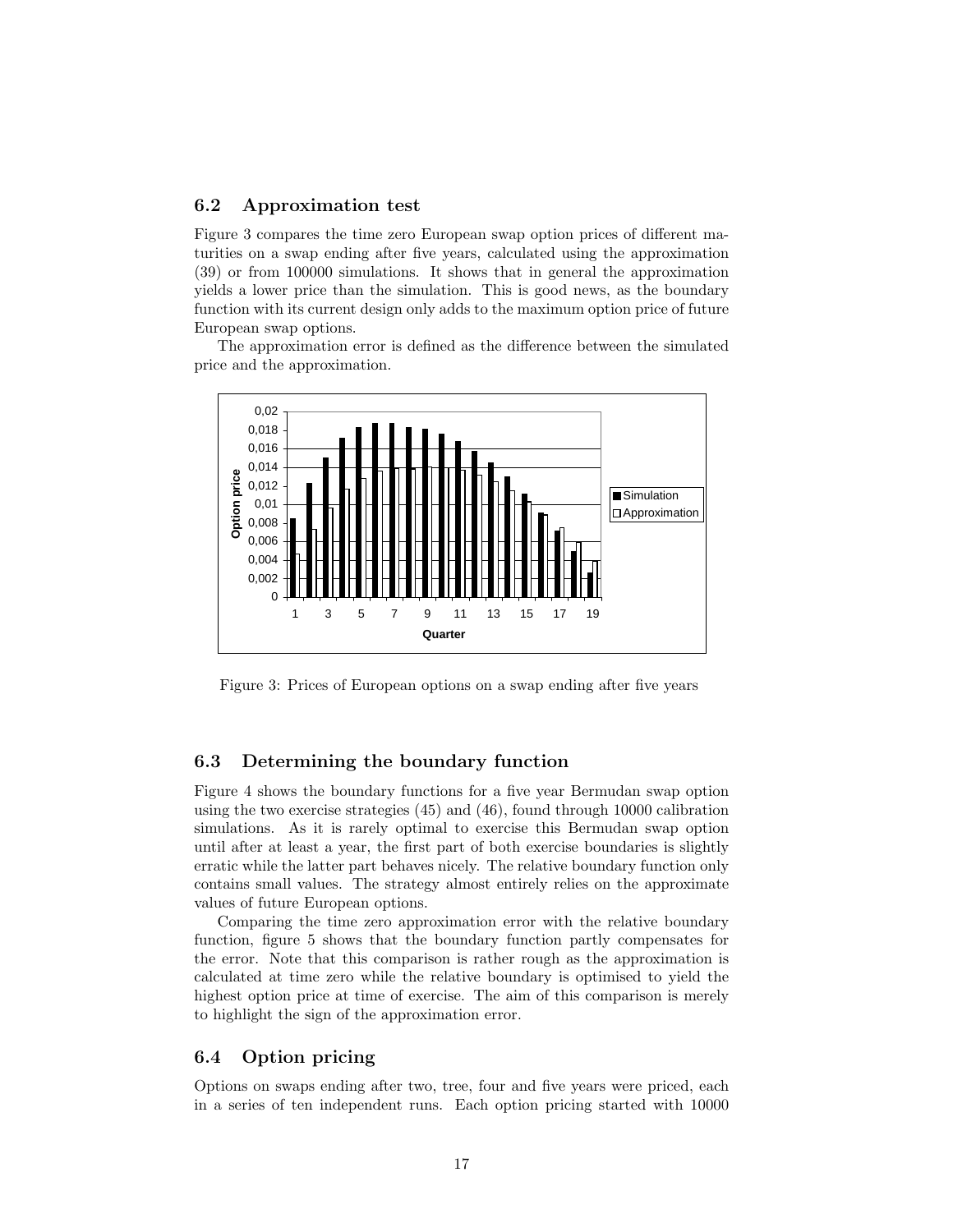

Figure 4: Boundary functions for different strategies



Figure 5: Comparison between the relative boundary function and the approximation error

calibration simulations that were used for finding the optimal boundary function (either absolute or relative). The calibration simulations were discarded and the boundary function kept. The option price was determined through 100000 simulations, using the exercise strategy determined by the boundary function.

Figure 6 shows the average value of the best European option, and then the Bermudan option value using the three different exercise strategies: suboptimal absolute exercise (45), suboptimal relative exercise (46) and superoptimal exercise (44). Figure 7 shows the corresponding standard deviation.

The first notable result in figure 6 is the significant difference between the superoptimal strategy and the suboptimal strategies. As the suboptimal strategies represent a more realistic valuation, we conclude that the superoptimal strategy was greatly overpricing the Bermudan swap option. A better superoptimal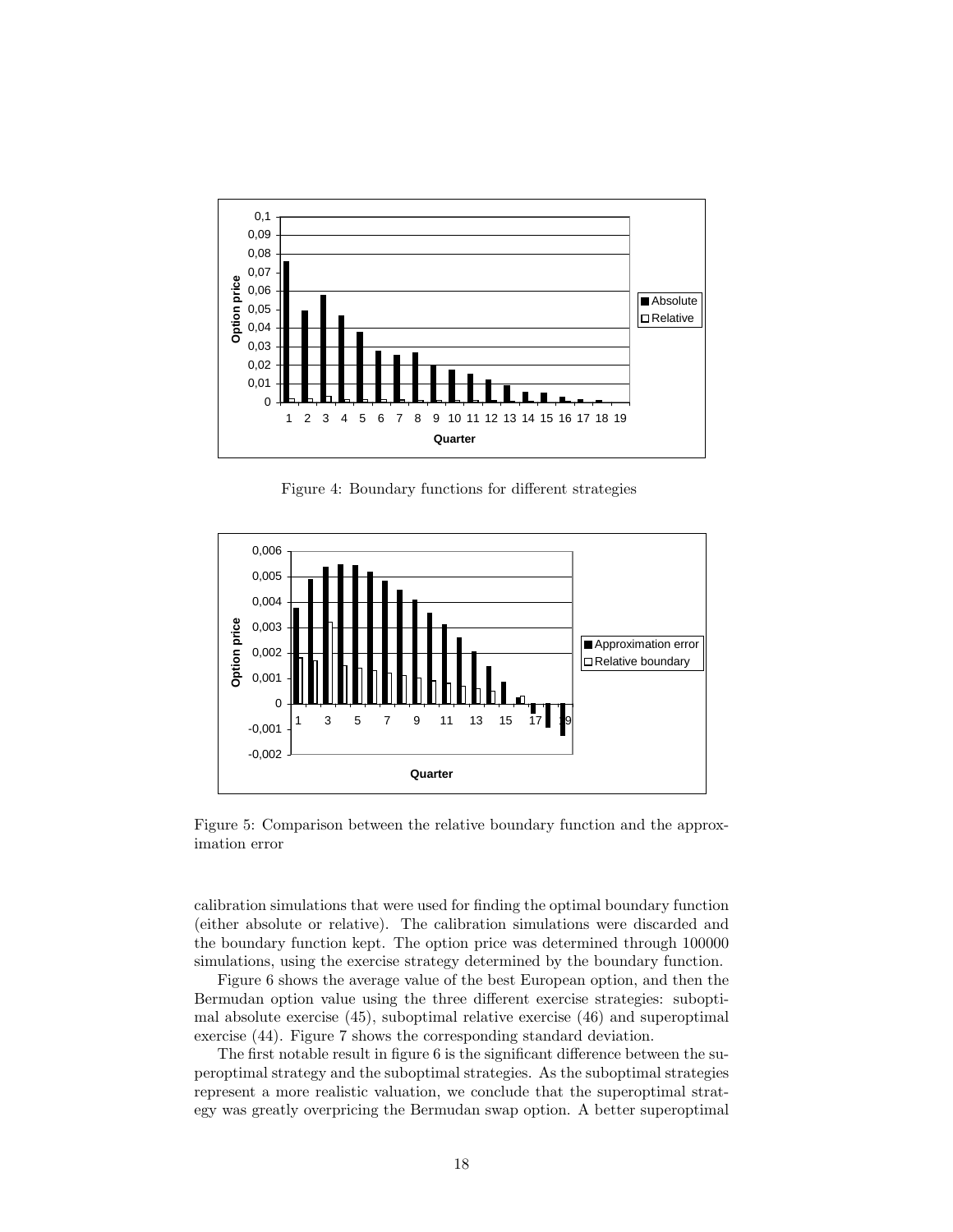

Figure 6: Option prices for different exercise strategies



Figure 7: Standard deviation of the option prices

strategy is needed.

Looking at the prices of figure 6 and the standard deviations of figure 7, both the price difference between the best European option and the Bermudan options and the price difference between any of the suboptimal strategies and the superoptimal strategy can be considered statistically significant. The only prices that cannot be separated are the prices using the two different suboptimal exercise strategies on a swap with the same length. None of the two strategies can therefore be said to outperform the other.

Each pricing run of an option on a five year swap in my calculations on an ordinary PC (1 GHz processor) took about half an hour, the time roughly increasing with the square of the swap length.

Analysing the exercise pattern of the studied Bermudan options, figure 8 shows the price of an option on a five year swap divided according to exercise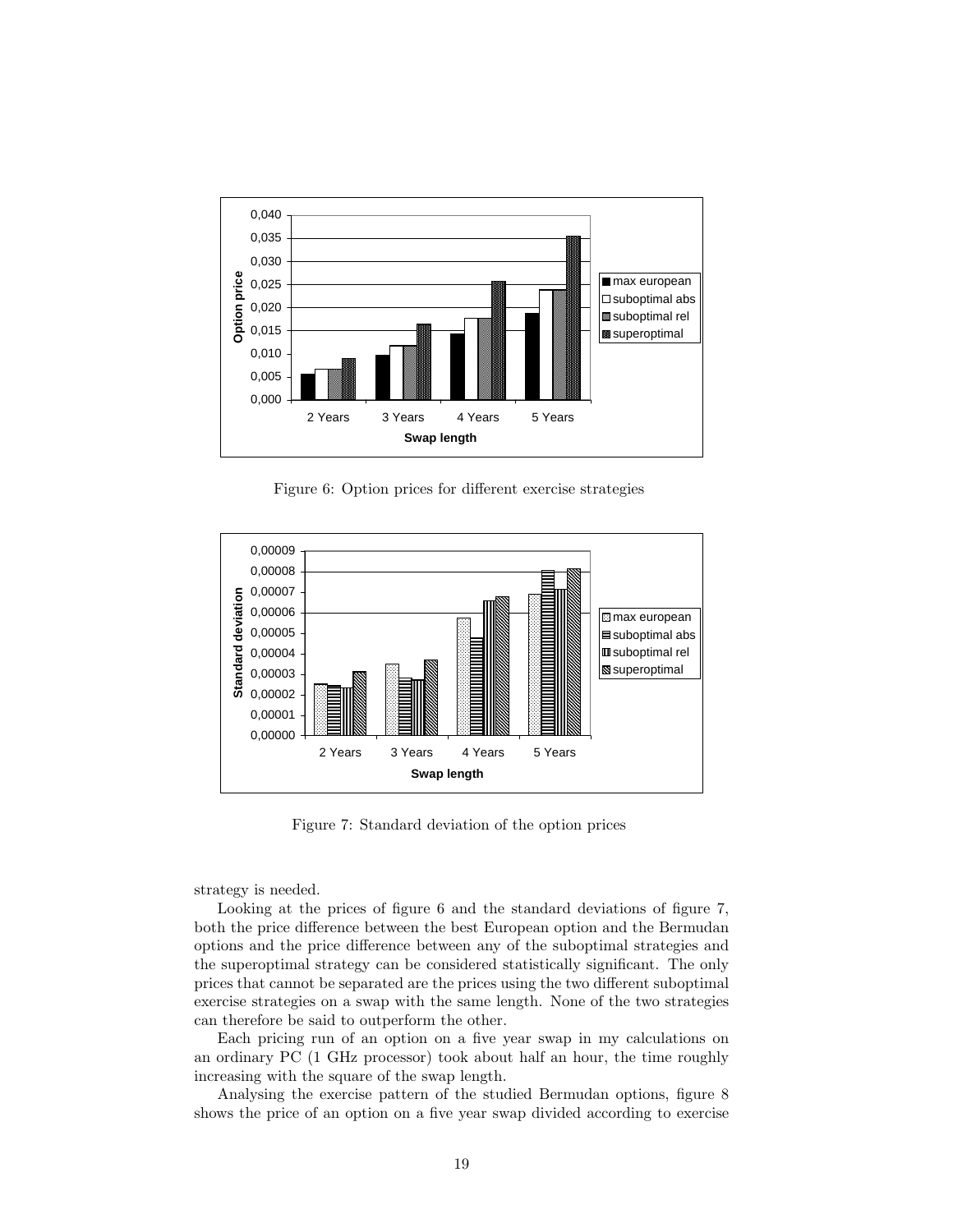quarter. More than 60% of the option price stems from the five quarters centred on the quarter with the best European option, quarter 6.



Figure 8: Option price from different exercise times on a five year swap

## 7 Discussion

This study has found that practical pricing of Bermudan swap options is feasible. Already at 100000 pricing simulations interesting results can be obtained. The half an hour of simulation time needed for pricing a five year claim, can be reduced to a few minutes through optimised code, variance reduction techniques and parallel computing if the need arises. This time is not good enough for realtime trading but enough for selling options over-the-counter.

In line with the conclusion of Andersen [2], the relative exercise strategy, using the approximate future European swap option values, is found not to be better than the absolute exercise strategy. This, together with the higher complexity of the relative strategy, makes the absolute strategy the exercise strategy of choice. This does not, however, rule out the possibility that the relative strategy can be improved. The relative strategy is highly dependant on the precision of the approximation, a precision that unfortunately is not very high (figure 3). It also cannot in its current form compensate for instances when the approximation yields a higher price than the simulation (figure 5).

In order to find a superoptimal exercise value that is closer to the theoretical optimal value of the Bermudan option a strategy using a more realistic forecast than the whole swap duration must be devised. A suggested strategy for further analysis is a strategy based on a single period perfect forecast.

The systematic error in the forward rates due to the choice of the terminal measure (figure 1) leads to an unknown systematic error in the swap option pricing. As the market price of European swap options are often available to traders, these can be used as control variates to improve the reliability of the Bermudan option prices and remove some of the systematic errors. This is accomplished by taking the simulation price difference between, the best Euro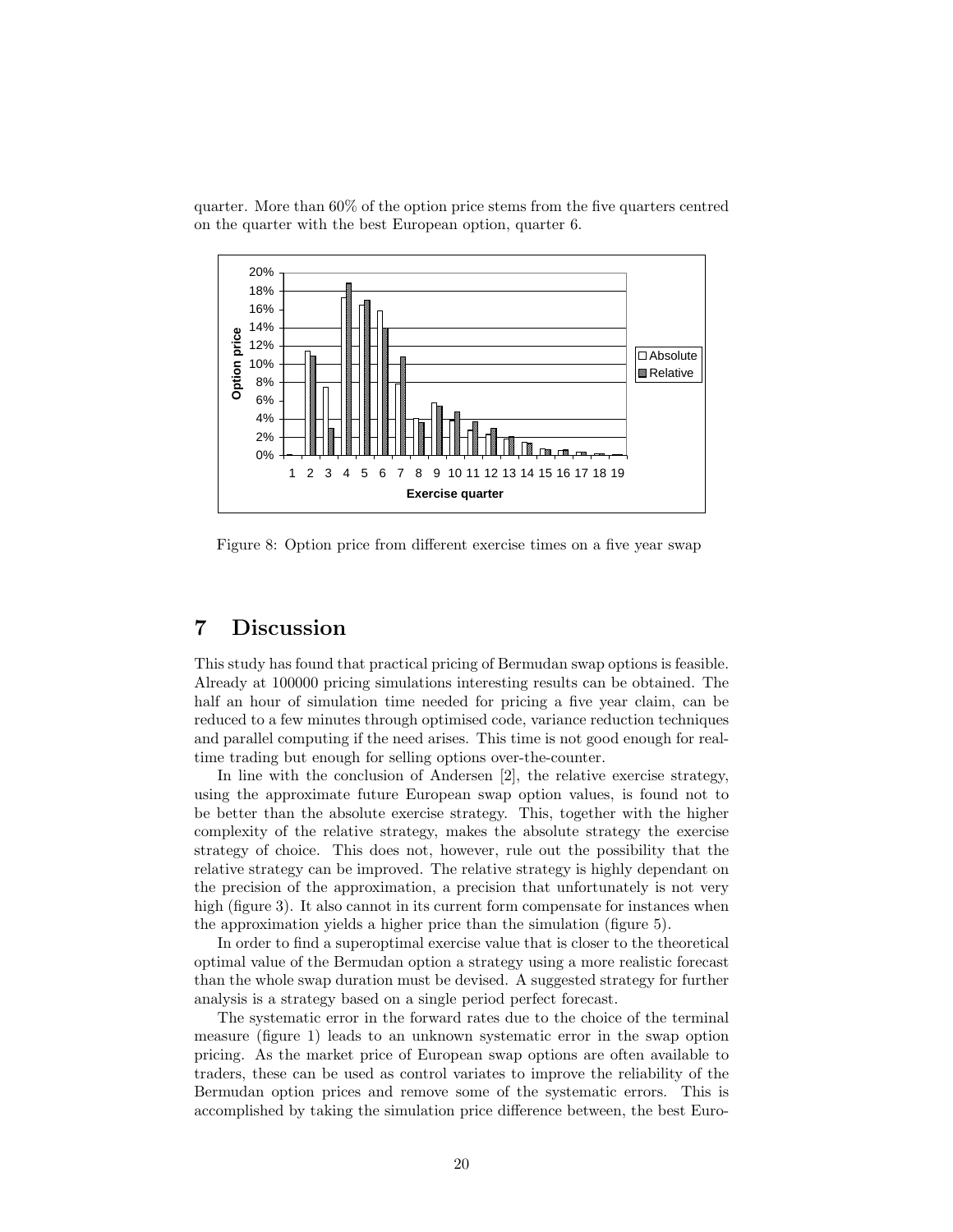pean and the Bermudan swap option and adding this to the market price of the European swap option. Figure 8 supports this view as the exercised Bermudan options are more often than not priced using nearly the same forward rates as the best European option. Another alternative could be using a basket of known European options for comparison.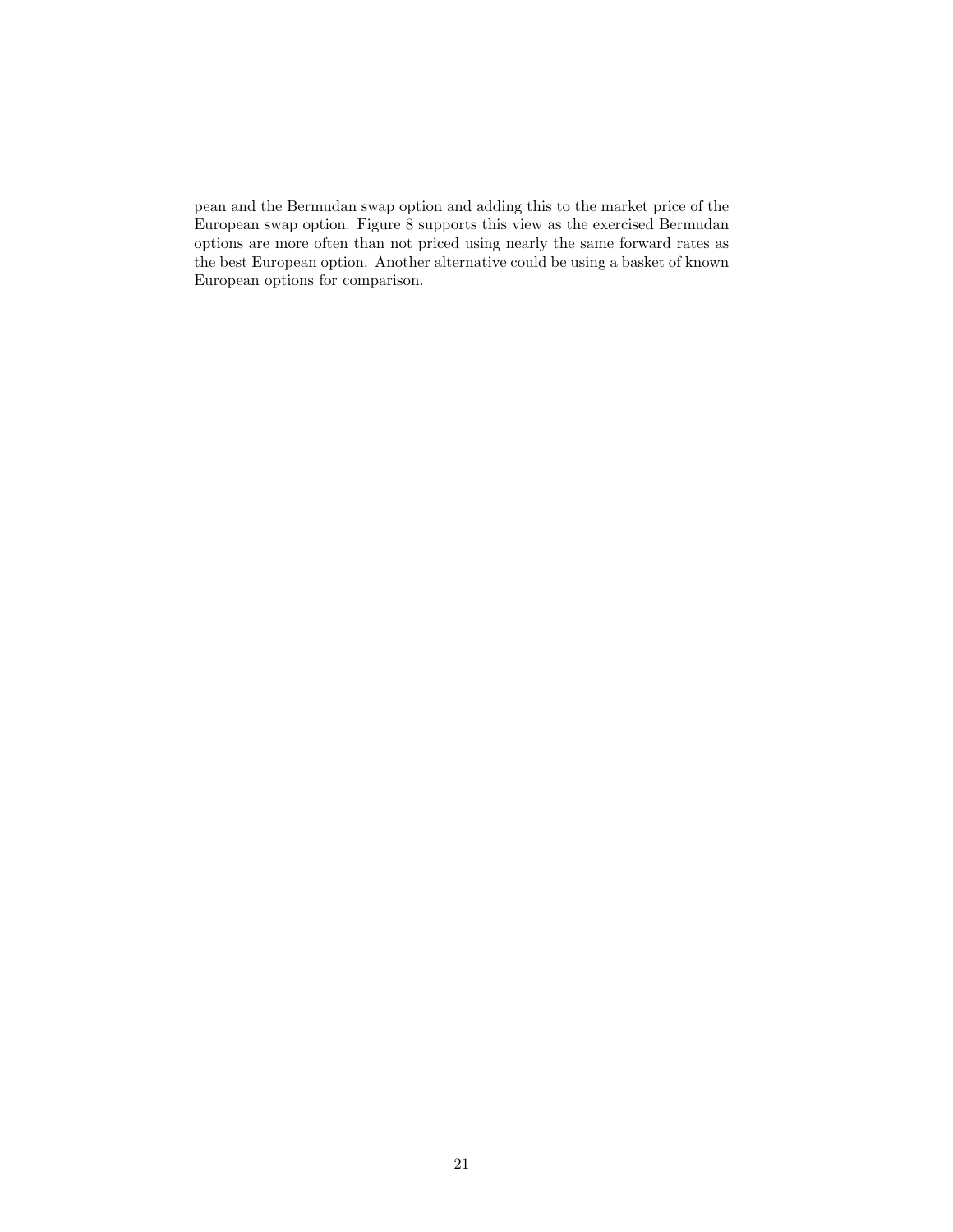## References

- [1] Andersen and Andreasen 1998. Volatility skews and extensions of the Libor market model. Working paper, General Re Financial Products.
- [2] Andersen 1999. A simple approach to the princing of Bermudan swaptions in the multi-factor Libor market model. Working paper, General Re Financial Products.
- [3] Brace, Gatarek and Musiela 1997. The Market Model of Interest Rate Dynamics. Mathematical Finance 7, 127-155.
- [4] Glasserman and Zhao 2000. Arbitrage-free discretization of lognormal forward Libor and swap rate models. Finance & Stochastics 4, 35-68.
- [5] Harrison and Pliska 1981. Martingales and stochastic integrals in the theory of of continuous trading. Stochastic processes and their Applications 11, 215-260.
- [6] Heath, Jarrow, and Morton 1992. Bond pricing and the term structure of interest rates: A new methodology for contingent claims evaluation. Econometrica 60, 77-105.
- [7] Hull 2000. Options, futures and other derivatives. Fourth edition.
- [8] Rebonato 1999. Calibrating the BGM model. Risk magazine, March, 74-79.
- [9] Schoenmakers and Coffey 1999. Libor rate models, related derivatives and model calibration. WIAS preprints number 480.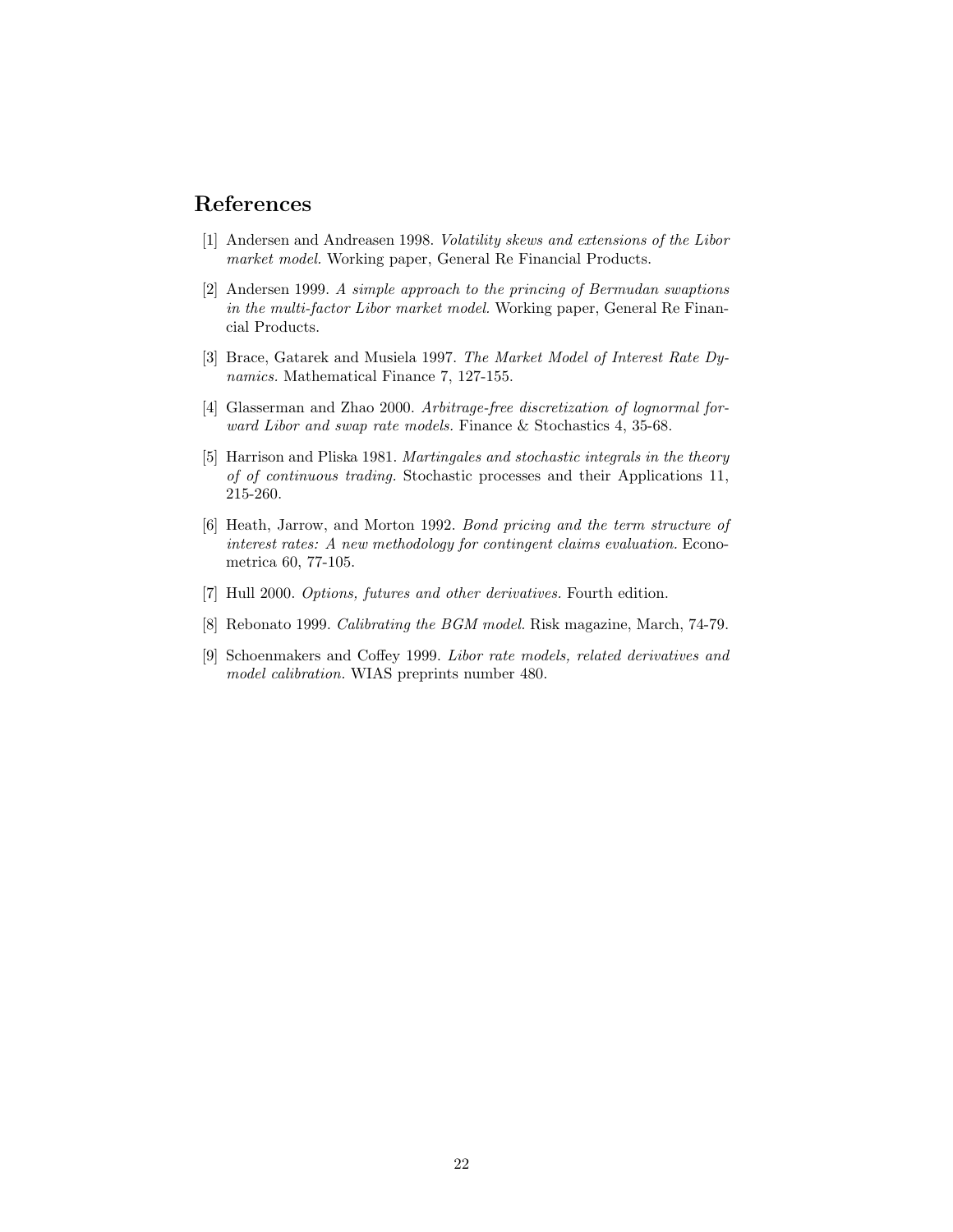| Quarter        | Forward rate |          |          |          | Simulation rate difference (bp) |
|----------------|--------------|----------|----------|----------|---------------------------------|
|                |              | 10k      | 100k     | 1 M      | 5М                              |
| $\mathbf{1}$   | 4.1450\%     | $\theta$ | $\theta$ | $\theta$ | $\Omega$                        |
| $\overline{2}$ | 4.7557%      | $-0.65$  | $-0.63$  | $-0.74$  | $-0.75$                         |
| 3              | 5.0520\%     | $-1.02$  | $-1.08$  | $-1.43$  | $-1.50$                         |
| 4              | $5.3946\%$   | $-1.91$  | $-1.71$  | $-2.16$  | $-2.19$                         |
| 5              | $5.5305\%$   | $-2.75$  | $-2.66$  | $-3.04$  | $-3.13$                         |
| 6              | 5.8073%      | $-2.80$  | $-3.25$  | $-3.68$  | $-3.85$                         |
| 7              | 6.0837%      | $-3.77$  | $-3.99$  | $-4.44$  | $-4.47$                         |
| 8              | 6.3597%      | $-4.76$  | $-4.65$  | $-4.98$  | $-4.97$                         |
| 9              | 5.9528\%     | $-3.72$  | $-3.73$  | $-4.02$  | $-4.02$                         |
| 10             | $6.0775\%$   | $-3.53$  | $-4.07$  | $-4.29$  | $-4.26$                         |
| 11             | 6.2021\%     | $-2.96$  | $-4.58$  | $-4.45$  | $-4.41$                         |
| 12             | $6.3266\%$   | $-3.09$  | $-4.36$  | $-4.44$  | $-4.45$                         |
| 13             | 6.1671%      | $-2.38$  | $-4.55$  | $-4.48$  | $-4.43$                         |
| 14             | 6.2480\%     | $-2.47$  | $-4.23$  | $-4.28$  | $-4.26$                         |
| 15             | $6.3289\%$   | $-0.99$  | $-3.80$  | $-3.91$  | $-3.92$                         |
| 16             | $6.4098\%$   | 0.01     | $-3.18$  | $-3.39$  | $-3.39$                         |
| 17             | $6.3283\%$   | 0.33     | $-2.37$  | $-2.45$  | $-2.50$                         |
| 18             | $6.3900\%$   | 0.55     | $-1.86$  | $-1.83$  | $-1.87$                         |
| 19             | $6.4518\%$   | 0.94     | $-1.06$  | $-1.04$  | $-1.05$                         |
| 20             | 6.5135%      | 2.32     | $-0.33$  | $-0.17$  | $-0.11$                         |

# A Appendix: Numerical values

Table 1: Comparison between true and simulated forward rates in figure 1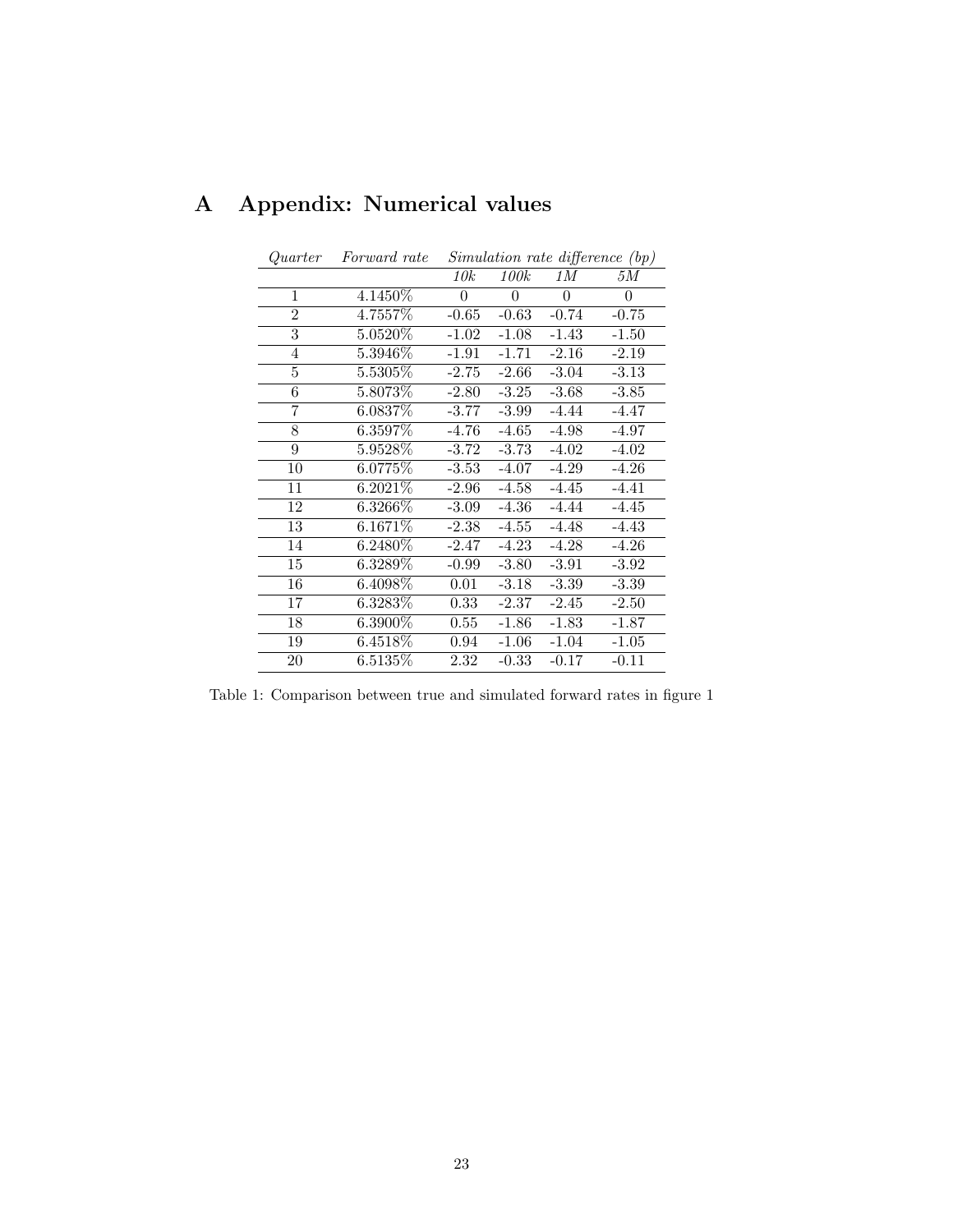| Quarter        | Caplet price | $Simulation\ rate\ difference\ (bp)$ |             |             |             |
|----------------|--------------|--------------------------------------|-------------|-------------|-------------|
|                |              | 10k                                  | <i>100k</i> | 1 M         | 5M          |
| $\overline{2}$ | 0.000427     | $-3.2911\%$                          | $-2.0253\%$ | $-2.5316\%$ | $-2.5316\%$ |
| 3              | 0.000641     | $-2.4823\%$                          | $-2.4823\%$ | $-3.1915%$  | $-3.3688\%$ |
| $\overline{4}$ | 0.000838     | $-5.0562\%$                          | $-3.2303\%$ | $-4.0730\%$ | $-4.0730\%$ |
| 5              | 0.001165     | $-5.0921\%$                          | $-3.9003\%$ | $-4.4420\%$ | $-4.5504\%$ |
| 6              | 0.001367     | $-4.3478\%$                          | $-4.2553\%$ | $-4.7179%$  | $-4.9029\%$ |
| $\overline{7}$ | 0.001567     | $-5.5780\%$                          | $-4.6079\%$ | $-5.0121\%$ | $-5.0121\%$ |
| 8              | 0.001769     | $-6.4609\%$                          | $-4.8816\%$ | $-5.0969\%$ | $-4.9533\%$ |
| 9              | 0.001611     | $-6.1419\%$                          | $-5.0173%$  | $-5.1038\%$ | $-5.0173\%$ |
| 10             | 0.001744     | $-5.0834\%$                          | $-5.1628\%$ | $-5.0834\%$ | $-4.9245\%$ |
| 11             | 0.001875     | $-4.7759\%$                          | $-5.4372\%$ | $-4.8494\%$ | $-4.7759\%$ |
| 12             | 0.002006     | $-4.4460\%$                          | $-4.8564\%$ | $-4.4460\%$ | $-4.4460\%$ |
| 13             | 0.002083     | $-2.5773%$                           | $-4.6392\%$ | $-4.2526\%$ | $-4.2526\%$ |
| 14             | 0.002196     | $-2.5408\%$                          | $-4.1137\%$ | $-3.8717\%$ | $-3.8717%$  |
| 15             | 0.002307     | $-1.3683\%$                          | $-3.5348\%$ | $-3.3067\%$ | $-3.3637\%$ |
| 16             | 0.002418     | $-0.3772\%$                          | $-2.9634\%$ | $-2.7478\%$ | $-2.7478\%$ |
| 17             | 0.002274     | $-0.6857\%$                          | $-2.4571\%$ | $-2.2286\%$ | $-2.2286\%$ |
| 18             | 0.002366     | $-0.4899\%$                          | $-2.0686\%$ | $-1.6331\%$ | $-1.6331\%$ |
| 19             | 0.002457     | 0.1559\%                             | $-1.3514\%$ | $-0.8836\%$ | $-0.8836\%$ |
| 20             | 0.002548     | 1.0443\%                             | $-0.7459\%$ | $-0.1492\%$ | $-0.0497\%$ |

Table 2: Comparison between true and simulated caplet prices in figure 2

| Quarter        | Simulation | Approximation |
|----------------|------------|---------------|
| 1              | 0.008441   | 0.004671      |
| $\overline{2}$ | 0.012238   | 0.007347      |
| 3              | 0.015009   | 0.009641      |
| $\overline{4}$ | 0.017100   | 0.011621      |
| $\overline{5}$ | 0.018248   | 0.012811      |
| 6              | 0.018756   | 0.013568      |
| 7              | 0.018737   | 0.013901      |
| 8              | 0.018287   | 0.013817      |
| 9              | 0.018102   | 0.014022      |
| 10             | 0.017546   | 0.013978      |
| 11             | 0.016812   | 0.013691      |
| 12             | 0.015744   | 0.013166      |
| 13             | 0.014475   | 0.012438      |
| 14             | 0.012929   | 0.011481      |
| 15             | 0.011137   | 0.010293      |
| 16             | 0.009074   | 0.008859      |
| 17             | 0.007108   | 0.007499      |
| 18             | 0.004948   | 0.005873      |
| 19             | 0.002573   | 0.003837      |
|                |            |               |

Table 3: Comparison between simulated and approximated European option values in figure 3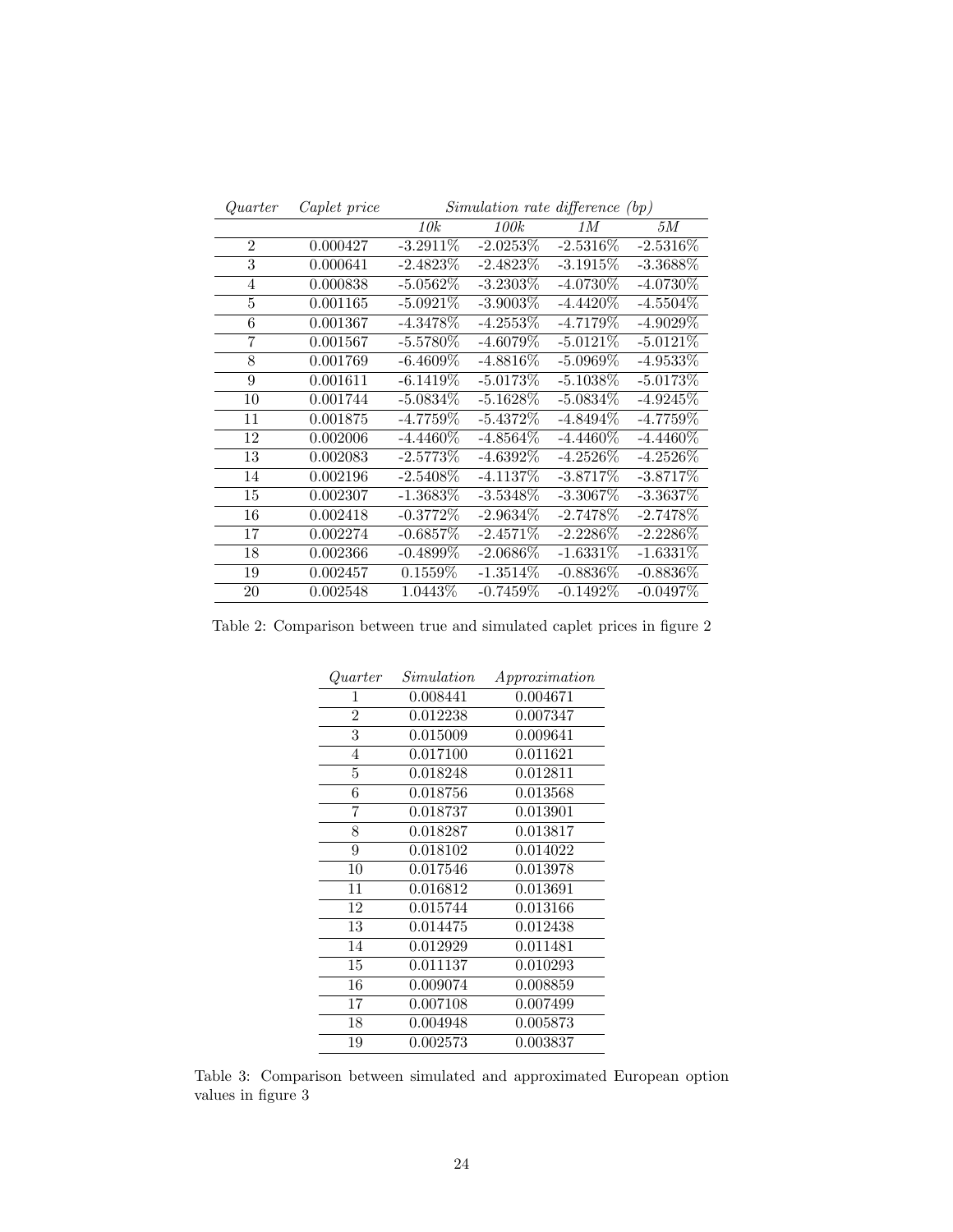| Quarter          | Absolute | Relative | Approx. error |
|------------------|----------|----------|---------------|
| 1                | 0.0756   | 0.0018   | 0.003770.     |
| $\boldsymbol{2}$ | 0.0493   | 0.0017   | 0.004891.     |
| 3                | 0.0576   | 0.0032   | 0.005368.     |
| $\overline{4}$   | 0.0465   | 0.0015   | 0.005479.     |
| $\bf 5$          | 0.0378   | 0.0014   | 0.005437.     |
| $\overline{6}$   | 0.0273   | 0.0013   | 0.005188.     |
| 7                | 0.0252   | 0.0012   | 0.004836.     |
| 8                | 0.0264   | 0.0011   | 0.004470.     |
| 9                | 0.0200   | 0.0010   | 0.004080.     |
| 10               | 0.0171   | 0.0009   | 0.003568.     |
| 11               | 0.0152   | 0.0008   | 0.003121.     |
| 12               | 0.0119   | 0.0007   | 0.002578.     |
| 13               | 0.0090   | 0.0006   | 0.002037.     |
| 14               | 0.0055   | 0.0005   | 0.001448.     |
| 15               | 0.0048   | 0.0000   | 0.000844.     |
| 16               | 0.0027   | 0.0003   | 0.000215.     |
| 17               | 0.0012   | 0.0000   | $-0.000391.$  |
| 18               | 0.0007   | 0.0000   | $-0.000925.$  |
| 19               | 0.0000   | 0.0000   | $-0.001264.$  |

Table 4: Boundary functions for different strategies and approximation error in figure 4 (columns 2 and 3) and figure 5 (columns 3 and 4)

|         |              | 2 years swap     |                  |              |
|---------|--------------|------------------|------------------|--------------|
|         | max European | suboptimal (abs) | suboptimal (rel) | superoptimal |
| Average | 0.005603     | 0.006625         | 0.006629         | 0.008869     |
| Std dev | 0.000025     | 0.000024         | 0.000023         | 0.000031     |
|         |              |                  |                  |              |
|         |              | 3 years swap     |                  |              |
|         | max European | suboptimal (abs) | suboptimal (rel) | superoptimal |
| Average | 0.009657     | 0.011692         | 0.011690         | 0.016357     |
| Std dev | 0.000035     | 0.000028         | 0.000027         | 0.000037     |
|         |              |                  |                  |              |
|         |              | 4 years swap     |                  |              |
|         | max European | suboptimal (abs) | suboptimal (rel) | superoptimal |
| Average | 0.014264     | 0.017708         | 0.017714         | 0.025698     |
| Std dev | 0.000057     | 0.000048         | 0.000066         | 0.000068     |
|         |              |                  |                  |              |
|         |              | 5 years swap     |                  |              |
|         | max European | suboptimal (abs) | suboptimal (rel) | superoptimal |
| Average | 0.018732     | 0.023823         | 0.023817         | 0.035501     |
| Std dev | 0.000069     | 0.000081         | 0.000071         | 0.000081     |

Table 5: Comparison between different exercise strategies in figure 6 and figure 7